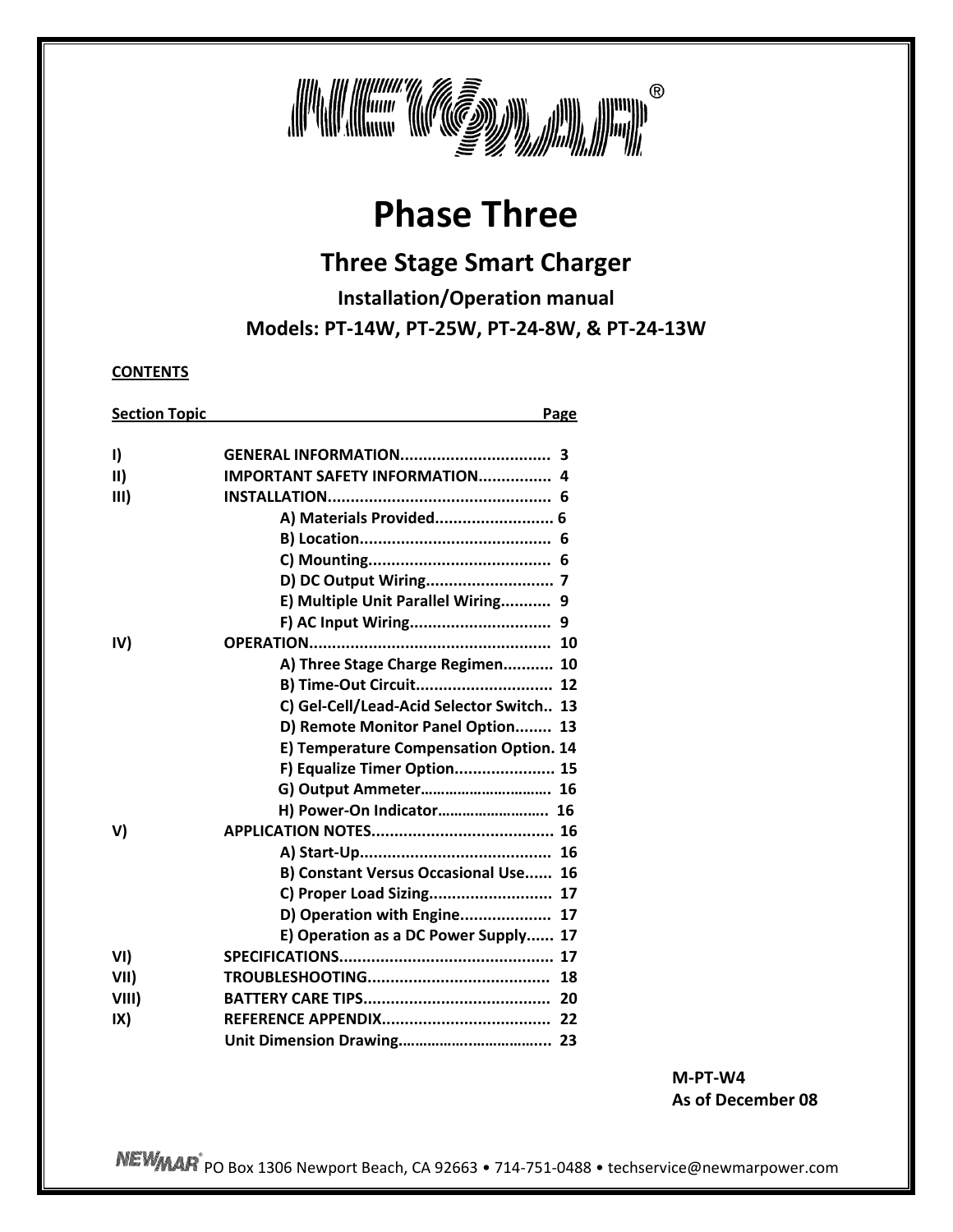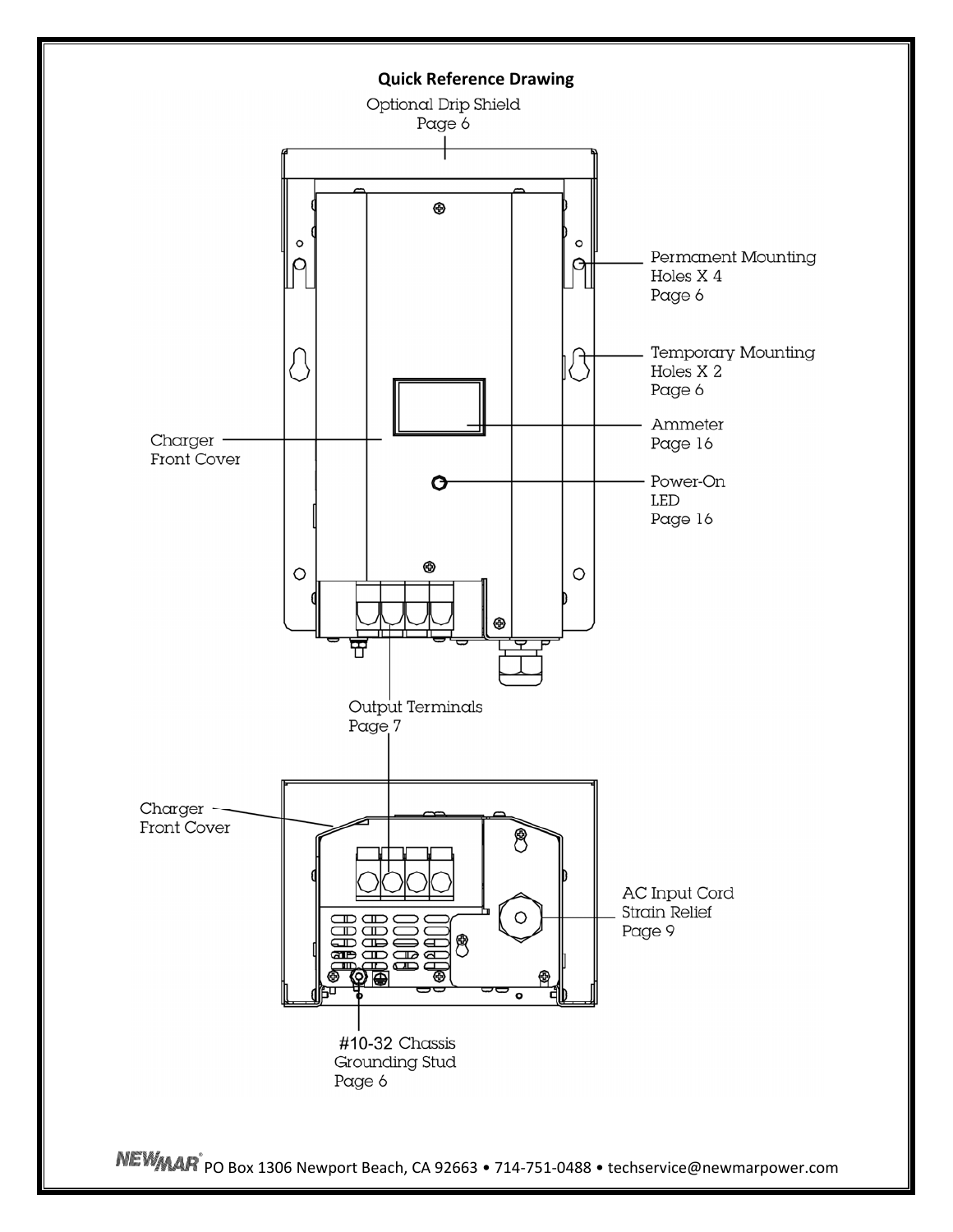#### **I) GENERAL INFORMATION**

Your Phase Three Series Battery Charger represents a new phase in charger design and performance, employing "smart" switching circuitry which puts batteries through the optimum three‐step charge process, adapts for gel‐cell or lead‐acid batteries, features precise voltage compensation for varying battery temperature, is rated for continuous duty and is housed in a rugged, powder coated stainless steel and aluminum case.

Following is a brief listing of some of the more important features/options of your Phase Three Charger. Each is fully detailed later in this manual:

- **\* Three step "smart" charging: bulk, absorption, float**
- **\* Gel cell/lead‐acid switch selects optimum charge/float voltages based on battery type**
- **\* Multiple output banks charge independently based on demand**
- **\* "Universal" 115/230V AC, 50‐60 Hz input—can be used anywhere in the world**
- **\* Current limiting prevents damage from overload**
- **\* Cooling fan allows continuous operation at full‐rated output**

**\* High charge voltage time‐out circuit prevents overcharge during continuous high amperage demands**

**\* Optional temperature compensation sensor (model TCS‐12/24) fine tunes output voltage based on battery temperature**

**\* Optional remote panel (model RP) allows remote monitoring of charger phase status and manual re‐ initialization of three stage charge cycle**

**\* Optional equalization circuit connection**

**\* Use as a power supply without in‐line battery; allows continued use of DC powered electronics (when AC is available) in the event that batteries must be taken off‐line or removed**

- **\* Rugged stainless steel case with drip shield**
- **\* Models PT‐14W and PT‐24‐8W carry the CE mark**
- **\* All models ignition protected per USCG CFR 183.410**

In addition, your Phase Three Charger carries a full two year warranty against defects in materials or workmanship from date of purchase. Careful attention to these instructions should help you to enjoy years of trouble‐free service.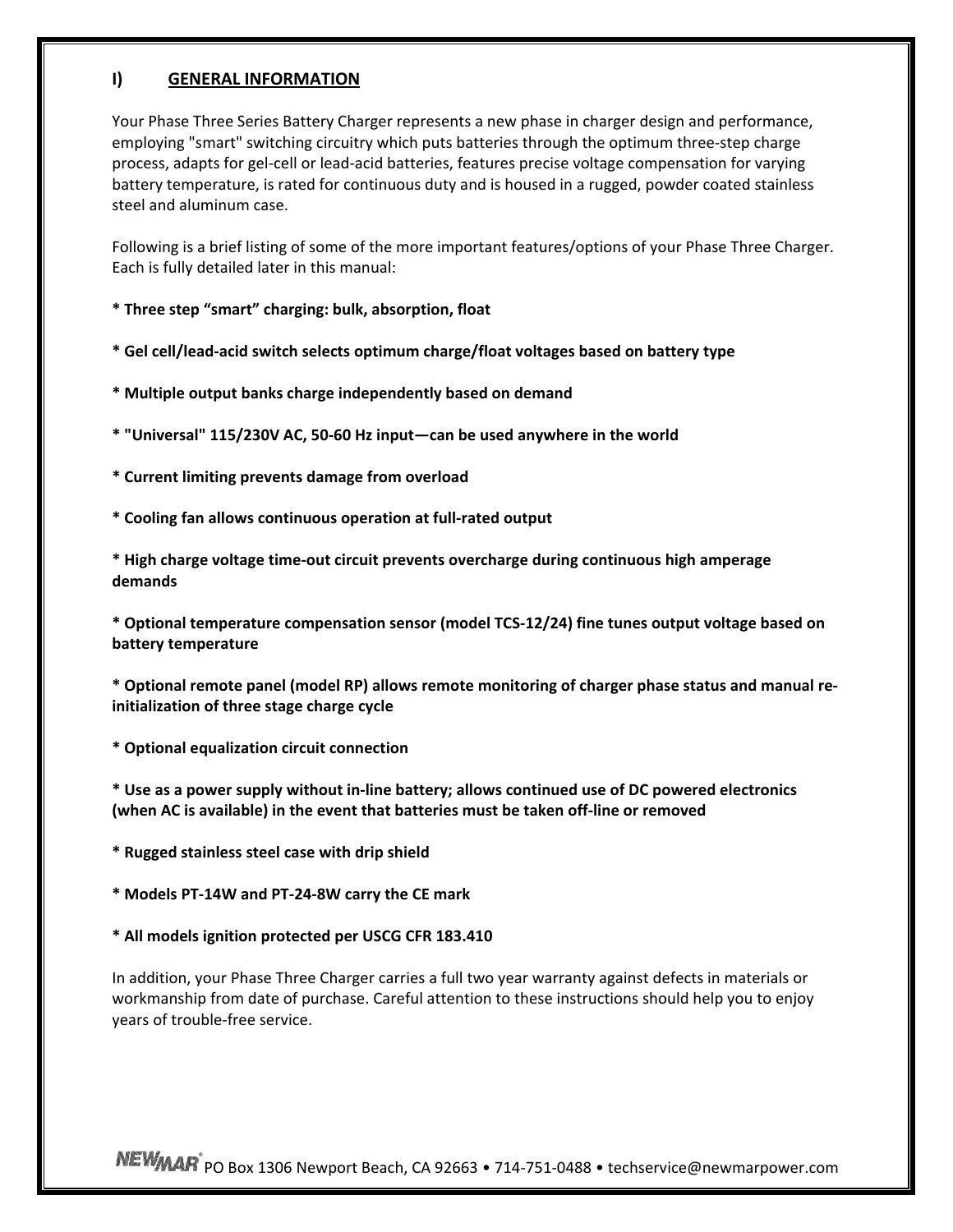#### **Product Registration**

To register your Newmar charger, please visit us online at

www.newmarpower.com/product\_registration.html or for immediate response to your questions or comments, please call tech service @ 1‐800‐241‐3897 or E‐mail: techservice@newmarpower.com.

# **II) IMPORTANT SAFETY INSTRUCTIONS**

1. **SAVE THESE INSTRUCTIONS** — This manual contains important safety and operating instructions for the Phase Three Battery Charger.

2. Before using this battery charger, read all instructions and cautionary markings on (1) the battery charger (2) the battery, and (3) any product powered by the battery.

3. **CAUTION** — To reduce the risk of injury, charge only 6 cell (PT‐14W and PT‐25W) or 12 cell (PT‐24‐8W and PT-24-13W) lead-acid rechargeable batteries (flooded, AGM, gel or sealed). Other types of batteries may burst, causing personal injury and damage.

4. Do not expose charger to rain or spray.

5. Use of an attachment not recommended or sold by NEWMAR may result in a risk of fire, electric shock or injury to persons.

6. To reduce the risk of damage to the electric plug and cord (if plugged into an AC outlet), pull by plug rather than cord when disconnecting the charger.

7. Make sure the cord is located so that it will not be stepped on, tripped over, or otherwise subjected to damage or stress.

8. An extension cord should not be used. Use of an improper cord could result in a risk of fire and electric shock.

9. Do not operate the charger with a damaged cord or plug; replace them immediately.

10. Do not operate the charger if it has received a sharp blow, been dropped, or otherwise damaged; take it to a qualified serviceman.

11. Do not disassemble the charger; take it to a qualified serviceman when service or repair is necessary. Incorrect reassembly may result in a risk of electric shock and fire.

12. To reduce the risk of electric shock, disconnect the charger from AC source before attempting any maintenance or cleaning.

# **WARNING—RISK OF EXPLOSIVE GASES**

1. WORKING IN THE VICINITY OF A LEAD‐ACID BATTERY IS DANGEROUS. BATTERIES GENERATE EXPLOSIVE GASES DURING NORMAL BATTERY OPERATION. FOR THIS REASON, IT IS OF UTMOST IMPORTANCE THAT BEFORE INSTALLING AND USING YOUR CHARGER, YOU READ THIS MANUAL AND FOLLOW THE INSTRUCTIONS EXACTLY.

2. To reduce the risk of battery explosion, follow these instructions and those published by the battery manufacturer and by the manufacturer of any equipment you intend to use in the vicinity of the battery. Review all cautionary markings on these products.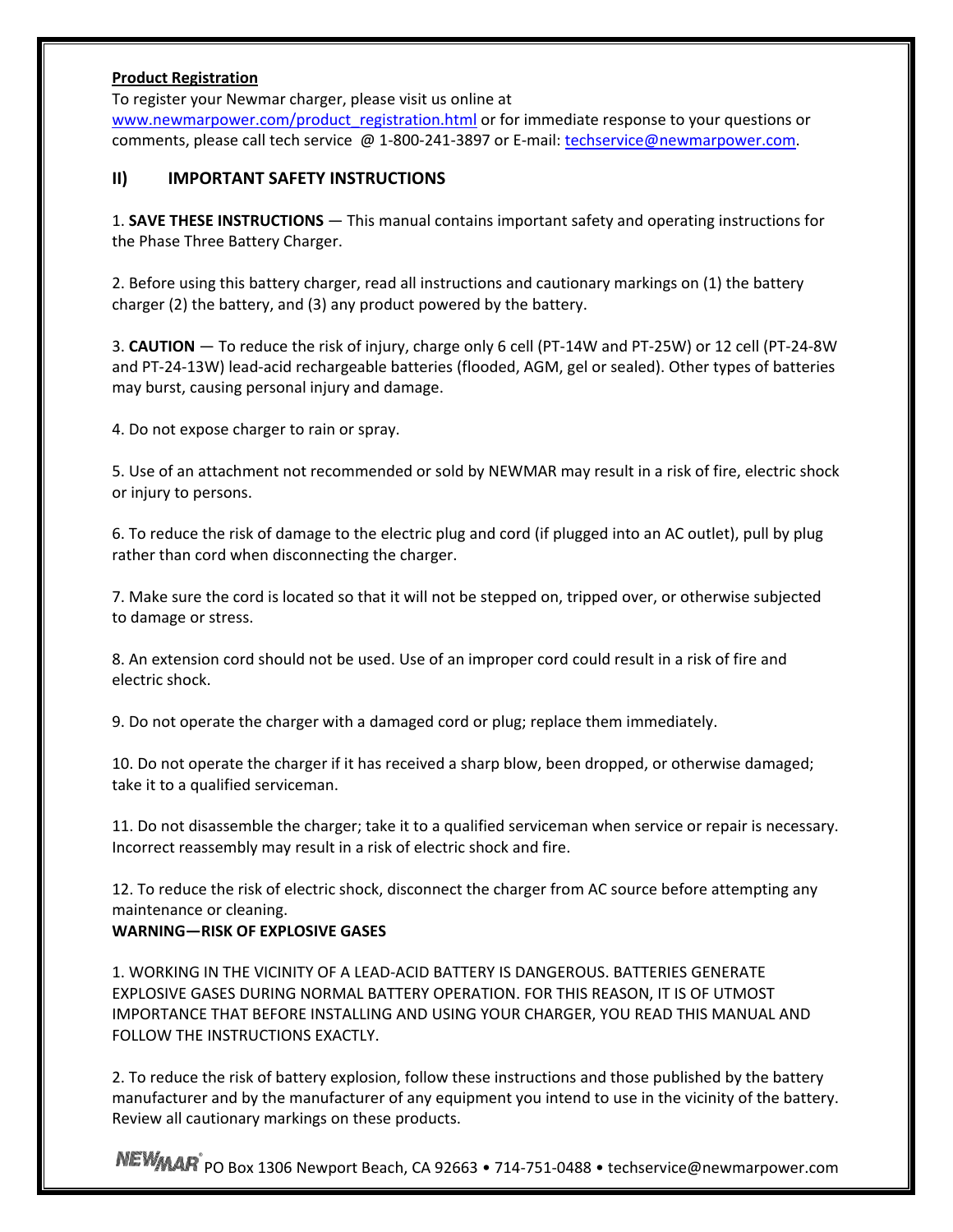#### **PERSONAL PRECAUTIONS**

1. Someone should be within range of your voice or close enough to come to your aid when you work near a lead‐acid battery.

2. Have plenty of fresh water and soap nearby in case battery acid contacts skin, clothing or eyes.

3. Wear complete eye protection and clothing protection. Avoid touching your eyes while working near a battery.

4. If battery acid contacts skin or clothing, wash immediately with soap and water. If battery acid enters the eye, immediately flood the eye with running cold water for at least 10 minutes and get medical attention immediately.

5. NEVER smoke or allow a spark or flame in the vicinity of the battery or engine.

6. Be extra cautious to reduce the risk of dropping a metal tool onto the battery. It might spark or short‐ circuit the battery or other electrical part and cause an explosion.

7. Remove personal metal items such as rings, bracelets, necklaces and watches when working with a lead‐acid battery. A lead‐acid battery can produce a short‐circuit current high enough to weld a ring or the like to metal, causing a severe burn.

8. Use the battery charger for charging gel‐cell, AGM or flooded lead‐acid batteries only. It is not intended to supply power to a low voltage electrical system other than in a starter‐motor application. Do not use the charger for charging dry-cell batteries that are commonly used with home appliances. These batteries may burst and cause injury to persons and damage to property.

9. NEVER charge a frozen battery.

#### **PREPARING TO CHARGE**

1. Be sure the area around the battery is well ventilated.

2. Clean battery terminals. Be careful to keep corrosion from coming in contact with eyes.

3. Add distilled water in each cell until battery acid reaches level specified by battery manufacturer. This helps purge excessive gas from cells. Do not overfill. For a sealed battery without cell caps, carefully follow manufacturer's recharging instructions.

4. Study all battery manufacturers' specific precautions such as removing or not removing cell caps while charging and recommended rates of charge.

#### **GROUNDING AND AC POWER CORD CONNECTION**

1. The charger should be grounded to reduce the risk of electric shock.

**(For marine applications only) EXTERNAL CONNECTIONS TO THE CHARGER SHALL COMPLY WITH UL RECOMMENDATIONS AND/OR UNITED STATES COAST GUARD ELECTRICAL REGULATIONS (33CFR183, SUB‐PART I)**

**(For marine applications only) THE INSTALLATION AND PROTECTION OF VESSEL WIRING ASSOCIATED WITH BATTERY CHARGERS SHALL COMPLY WITH ABYC STANDARDS; E‐8) AC ELECTRICAL SYSTEMS ON BOATS, E‐9) DC ELECTRICAL SYSTEMS ON BOATS, AND A‐20) BATTERY CHARGING DEVICES**.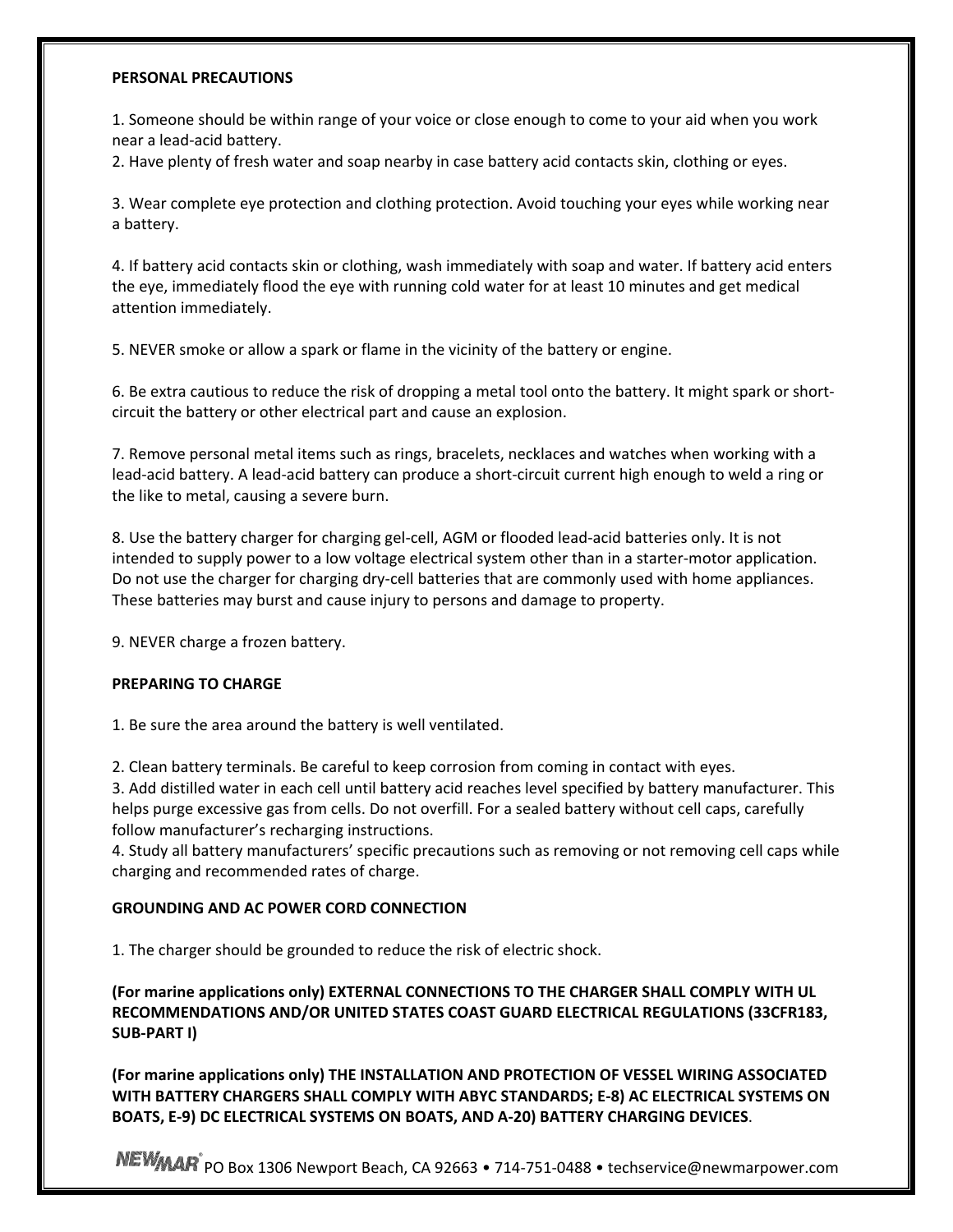#### **III) INSTALLATION**

#### **A) Materials Provided**

The Phase Three charger is provided completely assembled and ready for installation. The installer must provide four suitable 1/4" mounting screws/washers, as well as DC output wiring and connectors. Proper sizes and gauges for the wire and connectors are noted in section D following.

#### **B) Location**

The charger should be mounted on a wall, bulkhead or other suitable mounting surface as close to the batteries to be charged as possible. Do not mount the charger directly over the batteries as battery fumes may cause excessive corrosion. The charger is ignition protected so it is acceptable to locate the unit in an area where ignition protected equipment is required. The area should be well ventilated and free from excessive moisture, exhaust manifolds and battery fumes.

Vertical mounting is preferred. However, horizontal mounting is acceptable where absolutely necessary. Do not mount the charger where water, spray or condensation can occur, as this will shorten charger life. It should not be located where there is a possibility of dust or debris being drawn into the unit through the fan. A minimum of 2" clearance around the charger is recommended for proper cooling.

If the charger is located in an extreme heat area, such as an unventilated engine room, and maximum operating temperature is exceeded, an automatic thermal protection circuit will shut the charger off. Although it will return to service automatically after cooling sufficiently, thermal cycling will shorten the life of the charger. If this condition occurs repeatedly, the charger should be relocated. For optimum performance and longer life the charger should not be located in an area of extreme high temperature.

# **C) Mounting**

*Important Pre‐Installation Note*: The wiring access port for AC input is located on the bottom of the charger. If the factory‐installed AC cord must be changed for any reason, this should be done before mounting, as access will be difficult afterwards.

The charger may be mounted on either a metal or non-metal surface\*.

*\*Per ABYC A‐31: A DC chassis grounding conductor shall be connected from the case of the* battery charger to the engine negative terminal or its bus, and must not be more than one size under *that required for the DC current‐carrying conductors, and not less than 16 AWG.*

Four screws (wood or machine screws, depending on mounting surface) with washers, sized for 1/4" holes, are required to mount the charger. An additional two temporary holding screws will ease vertical installation. The provided drip shield is installed using the upper two mounting screws.

Note that, in addition to the four permanent mounting holes in the flanges, there is a hole in each mounting flange which is "keyhole" shaped. Make a mark on the wall or bulkhead where each of the keyhole slots will be located. Then drive a screw about halfway in at each of these marks. Hang the charger onto the bulkhead using the keyhole slots. Doing this will save you from having to support the charger's weight while you are driving in the four permanent mounting screws. Note: The keyhole slots may be used for additional support screws but they are not to be used as permanent mounting points by themselves.

**IMPORTANT: Although the charger is constructed of materials and in a manner which makes it highly resistive to the corrosive effects of moisture in the environment, the charger is not water‐resistant.**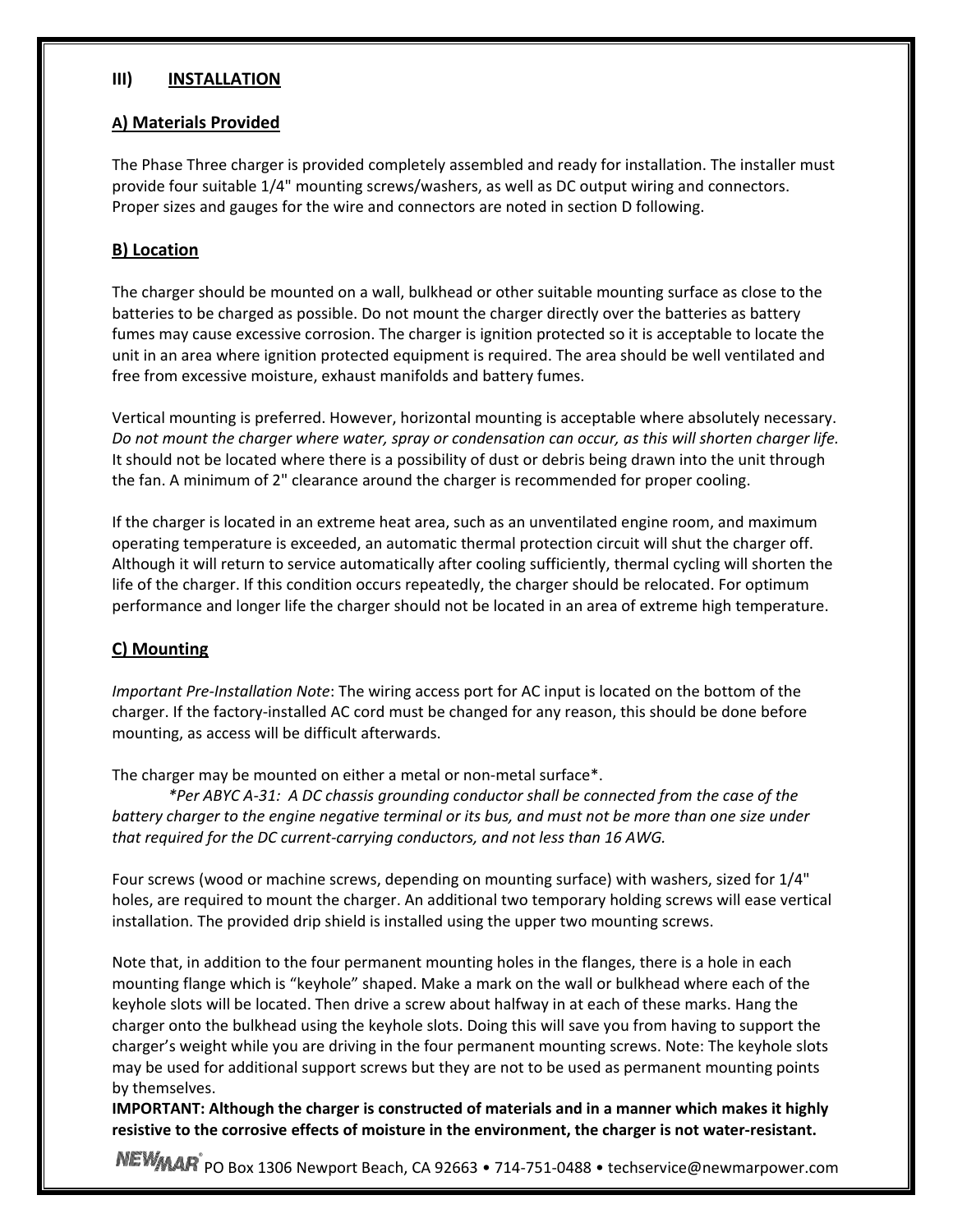Do not mount the charger where there is a possibility of water entering the unit. Evidence of water **entry into the charger will void the warranty.**

#### **D) DC Output Wiring**

Note: Only qualified service personnel should access the output terminals of the charger.

The installer will need to provide output wires. Use the table below to determine the correct gauge wire, based on the length of the wire run from the charger to the batteries.

| Model         |     | Length of Wire from Charger to Batteries (in feet) |     |  |  |  |
|---------------|-----|----------------------------------------------------|-----|--|--|--|
|               | 10' | 15'                                                | 20' |  |  |  |
|               |     | Minimum Wire Gauge AWG                             |     |  |  |  |
| PT-24-8W      | #18 | #16                                                | #14 |  |  |  |
| PT-24-13W     | #16 | #14                                                | #12 |  |  |  |
| <b>PT-14W</b> | #12 | #10                                                | #10 |  |  |  |
| <b>PT-25W</b> | #10 | #8                                                 | #6  |  |  |  |

\**Based on N.E.C. Minimum Wire Size Chart and ABYC 3% Voltage Drop Chart*

ENSURE THAT LEADS ARE PROPERLY FUSED AT THE BATTERY. (REFER TO ABYC RECOMMENDATIONS.)

Typical DC wiring configurations are illustrated in FIGURES 1 and 2.



# **FIGURE 1: Simple DC Wiring (Preferred Method)**

**\* Per ABYC A‐31:** A DC chassis grounding conductor shall be connected from the case of the battery to the engine negative terminal or its bus, and must not be more than one size under that required for the DC current carrying conductor and not less than 16 AWG.

**Note:** This diagram does not illustrate a complete system. Refer to ABYC standards E‐11 AC & DC electrical system on boats.

*IMPORTANT: Install fuses at batteries per ABYC recommendations.*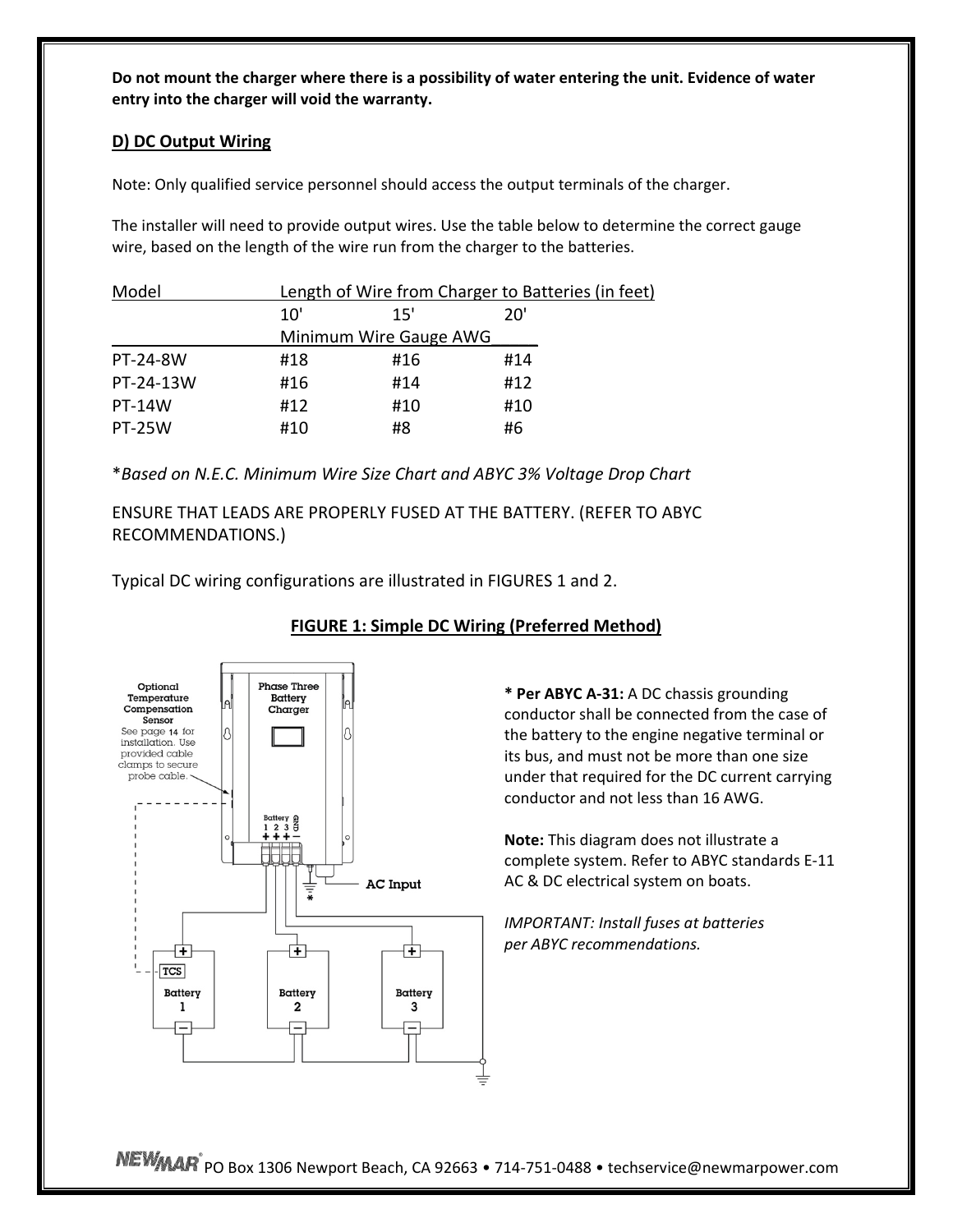#### **FIGURE 2: Wiring with Battery Switch**



**\* Per ABYC A‐31:** A DC chassis grounding conductor shall be connected from the case of the battery to the engine negative terminal or its bus, and must not be more than one size under that required for the DC current carrying conductor and not less than 16 AWG.

**Note:** This diagram does not illustrate a complete system. Refer to ABYC standards E‐11 AC & DC electrical system on boats.

*IMPORTANT: Install fuses at batteries per ABYC recommendations.*

**An Important Note about the DC Output Fuse:** DC output wiring is protected by an internally mounted ATC blade‐type output fuse. The fuse holder is located to the bottom right of the meter on the large circuit board. To remove the fuse for checking or replacing, remove drip shield, then cover and simply pinch the fuse between thumb and forefinger and pull firmly downward.

The current limiting circuit of the Phase Three charger should prevent the fuse from blowing under normal operating conditions. If the fuse blows, this may indicate a reverse polarity hook‐up or an internal short. If the battery is connected to the charger backwards, the fuse should blow to prevent a dangerous short circuit, however damage to the internal components is possible, as well. If, after replacing this fuse, it blows again upon application of power, return the charger to an electronics service professional or to the factory for a thorough inspection. Always replace the fuse with another of the same type and value. The values for the DC output fuses are listed in the table on the next page: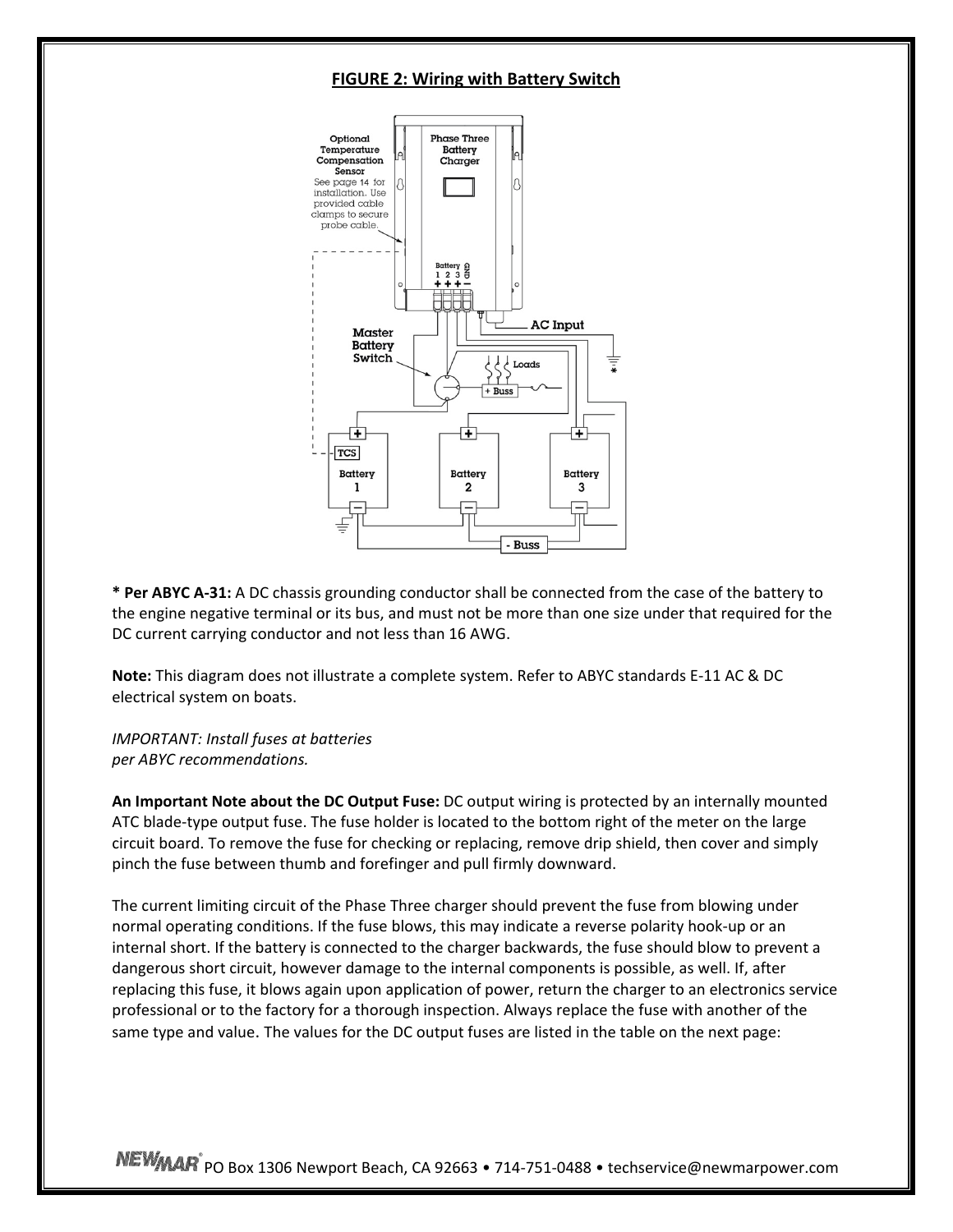#### **DC Output Fuse Table**

| <b>Fuse Value</b> |
|-------------------|
| ATC 20 amp        |
| ATC 30 amp        |
| ATC 15 amp        |
| ATC 20 amp        |
|                   |

#### **E) Multiple Unit Parallel Wiring**

If increased power or system redundancy is required, a second charger may be wired in parallel. The unit is diode protected so it will not be damaged by feedback from the second unit and current limiting will prevent overloading in the case of a failure of one of the units.

Observe the following guidelines when wiring a parallel unit.

1) Use only another identical charger model. Do not use a different charger model, either from NEWMAR or from another manufacturer.

2) Wire length and gauge and wire lug size must be identical for each charger to ensure proper load sharing.

3) Wire gauge for each charger must be the same used as if a single charger were wired into the system by itself.

#### **F) AC Input Wiring**

For the convenience of the installer an AC power cord has been factory installed. It is a three-conductor stranded type, 16 AWG. The cord is terminated with a plug suitable for standard USA outlets and uses standard USA color coding of conductors.

AC input is "universal". Models PT‐14W and PT‐24‐8W operate in a range of 85‐264 VAC, 47‐63 Hz. No switch setting is required for either 115V AC or 230V AC applications. Models PT‐25W and PT‐24‐13W operate in a range of 90‐132 or 180‐264V AC, 47‐63 Hz. Input voltage selection for these models is made via a slide switch on the right hand side of the charger. It is factory set for 115V. For 230V AC applications use a ball point pen or similar tool to slide the switch up into the 230V position. For reference, the switch is down for 115V and up for 230V.

AC input for the charger must be routed through fuse or circuit breaker on an AC distribution panel with *proper safety/earth chassis ground in accordance with all applicable local codes and ordinances. Caution* (230V applications only): If AC input is derived from a source consisting of two HOT leads (phase-tophase 230V AC input voltage) an external fuse or circuit breaker must be used to protect the unfused *(formerly NEUTRAL, now HOT) lead.*

Color coding of the installed AC cord is as follows:

Black.................................AC Hot (fused)

White.................................AC Neutral

Green................................AC Ground (safety, earth)

If the factory‐installed cord must be replaced use a cord of equal or larger AWG rating with stranded (not solid) conductors. Remove the AC input terminal cover by removing the three Phillips head screws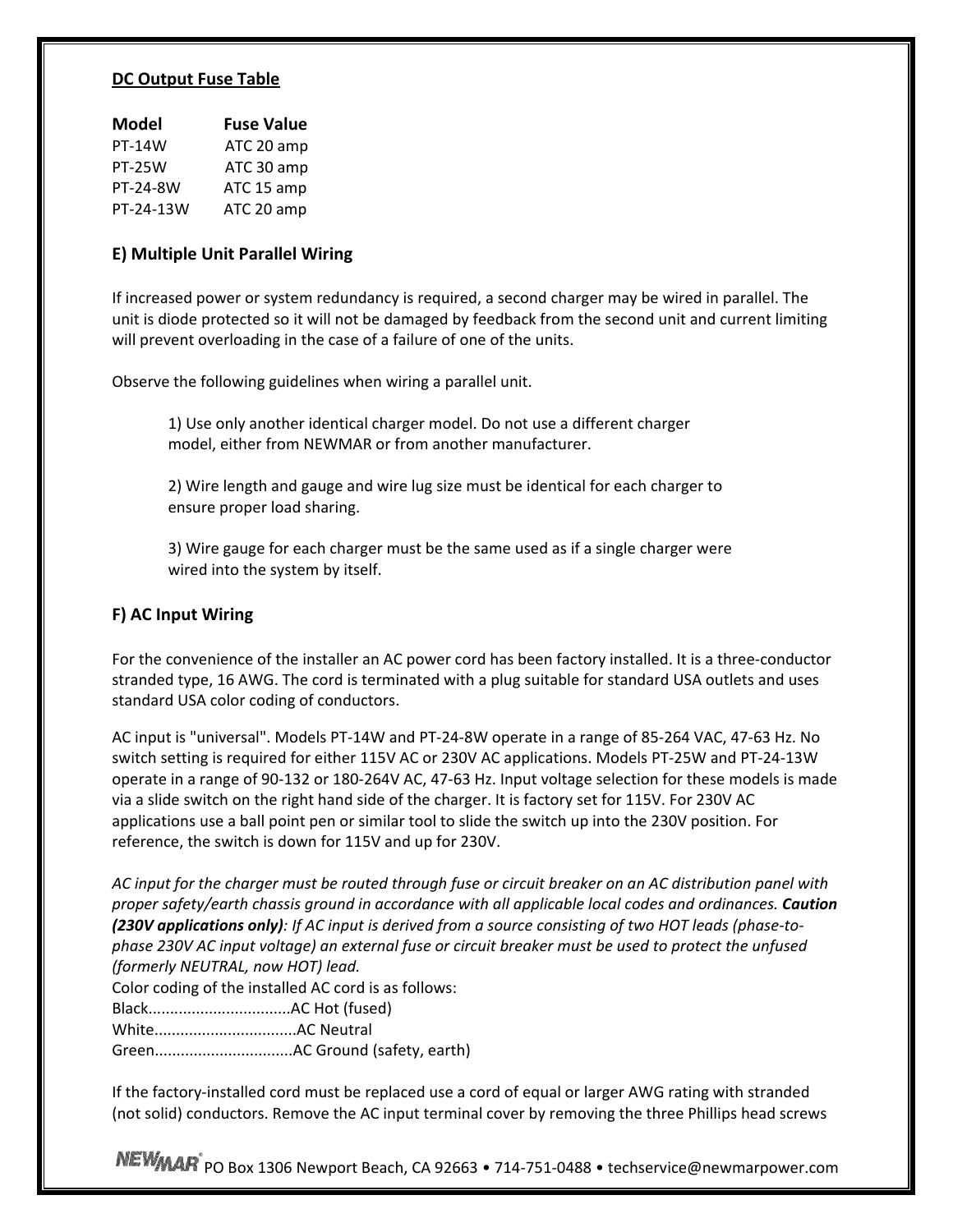securing it. Loosen the strain relief to slide the cover assembly down the cord for terminal access. Note the configuration of terminal block wiring as follows:



# **FIGURE 3: AC Input Wiring (as viewed from bottom of charger)**

**(In marine applications) All charger wiring should be installed in accordance with UL, U.S. Coast Guard and/or A.B.Y.C. regulations and recommendations, as well as all relevant local codes.** See REFERENCE APPENDIX at the end of this manual for sources.

*A note about the AC input fuse:* The AC input of your charger is protected by an input fuse which is located inside the unit. Due to the current limiting characteristic of the charger, it is highly unlikely that this fuse will blow unless there is some other malfunction within the charger. This fuse is not user‐ replaceable. Replacement of the input fuse must be performed by a qualified service person.

# **IV) OPERATION**

# **A) Three Stage Charge Regimen**

The Phase Three Battery Charger utilizes the three stage charge regimen which is widely recommended by battery manufacturers for allowing the fastest possible recharge time without loss of batteries' electrolyte (gel or liquid) which may be caused by sustained charging at higher voltages. When AC power is applied to the charger, the green power‐on light will illuminate.

This three stage regimen is initiated each time AC is first applied, when drained batteries are most likely to be encountered, and proceeds slowly or quickly through each stage depending on the battery's relative state of charge. (This also occurs when the reinitialize button on the optional remote panel is activated; see Remote Panel Option section for more information). The charge regimen proceeds as follows:

**1) Bulk Phase:** When batteries are significantly discharged the charger responds initially by delivering a high amount of DC current, at or near the charger's maximum rated output, in order to rapidly replenish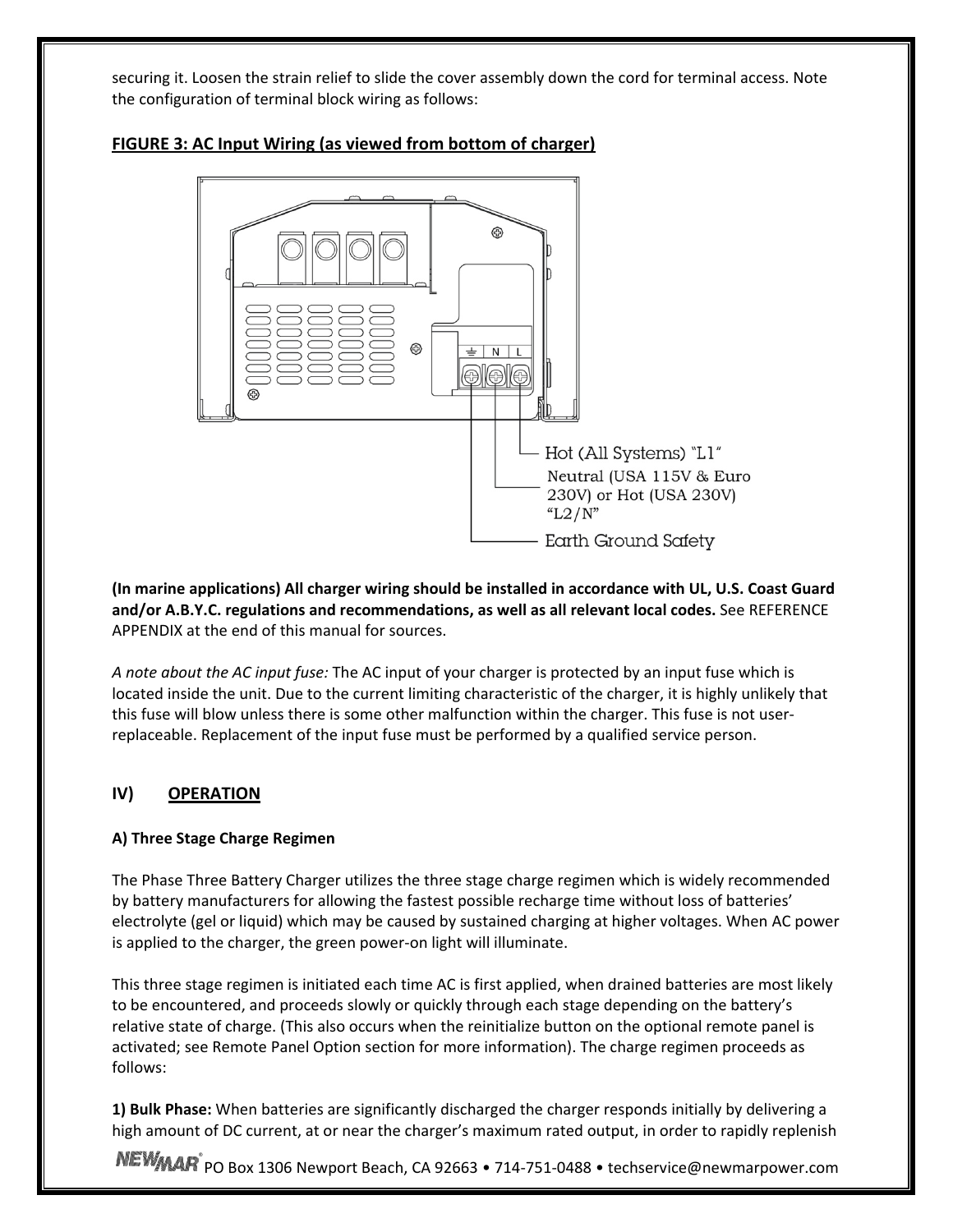them. It is during this stage that charging current is maintained at a high level as battery voltage increases. Bulk charging continues until battery voltage reaches the "charge" voltage level (where batteries are at about 75‐80% of capacity). A current limit circuit prevents charger overload during this maximum output stage. At this point the charger switches to the second stage.

**2) Absorption Phase:** During this second stage of the charge cycle, battery voltage is maintained at the "charge" voltage level. Output current begins to taper off as the battery plates become saturated. Charge voltage is maintained until the current sensing circuit detects that output current has tapered to about 5‐15 % of charger rating\*. At this point the batteries are at about 95 % of full charge and the Phase Three charger switches to the third and final stage of the charge cycle.

\* Note: The absorption phase may also be ended by the time‐out circuit. See section B following for a complete explanation of the purpose and functioning of the time‐out circuit.

**3) Float Phase:** For extended battery life the Phase Three then automatically switches to a lower float voltage level. This float charge keeps batteries at peak condition without overcharging. The charger may be left in this stage for lengthy periods of time without attention (though periodic checks of electrolyte level in flooded batteries is recommended). It is not necessary or recommended to shut the charger off when this stage is reached.

A typical three stage charging cycle is illustrated in FIGURE 4.



# **FIGURE 4: Typical Charger Output Graph (into battery without load**)

\* Approximately 10 hours maximum at factory setting

The bulk/absorption stages last approximately 10 hours maximum at factory setting.

*Note: If a load is applied during the absorption phase, the charger may revert to the bulk phase* depending on the total current draw. When the charger switches to the float phase, it will remain in that phase regardless of current draw. The charger is still able to deliver full output current when in the float phase. To re-initialize the three stage process shut the charger off momentarily, then back on again (or *press the reinitialize button on the optional remote panel)*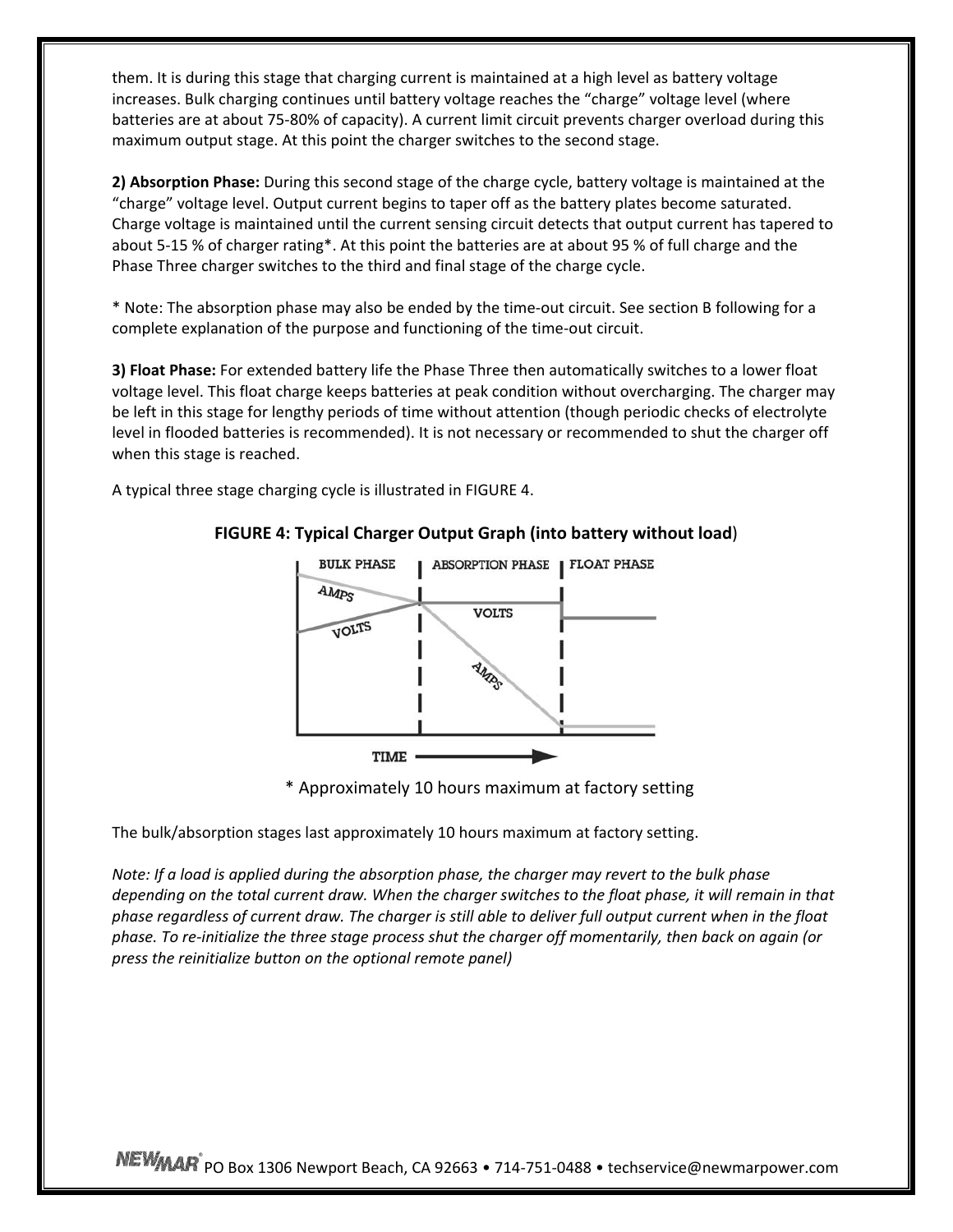#### **B) Time‐Out Circuit**

Batteries have a tendency to lose their electrolyte and may be damaged if they are maintained for long periods of time in the elevated voltage of the absorption phase. Therefore, the Phase Three Charger employs a special time-out circuit. This circuit is initialized each time AC is first applied to the charger (or when the reinitialize button on the optional remote panel is activated) and runs for a pre‐set interval before forcing the charger to go into the float (lower voltage) mode. The functioning of the charger during this interval is as follows:

If the current demand of the batteries/load falls below 5‐15 % of the charger's output capacity prior to the circuit timing‐out, the charger will automatically switch to the float mode. If demand rises to about 10‐20 % of charger output capacity, it will return to the elevated output voltage of the absorption phase. This switching back and forth between modes may occur until the circuit times‐out (8‐10 hours after AC is first applied), after which the charger will remain at float voltage, until the circuit is re-initialized, either by turning the charger off and then on again or by presssing the re-initialize button on the optional remote panel.

Installation Note: The time‐out circuit of the PT charger has been set at about 8‐10 hours, which is appropriate for battery systems within the capacity range specified on the front panel of the charger. If the charger is used with a battery system with a capacity near (or outside) the upper or lower ranges of the specified range of the charger, adjustment of the internally located time‐out circuit adjustment pot may be recommended. The procedure is as follows:

#### *(Caution: Ensure AC input has been disconnected before proceeding)*

1) Remove the two phillips head screws on the front panel (bottom right and just above the output terminals), as well as the two phillips head screws on each side of the unit.

2) Carefully lift the main cover off of the charger base if installed. It is necessary to remove the drip shield.

3) Locate the potentiometer labeled "TIMER ADJ" on the charger function circuit board located on the left hand side of the charger.

4) Using a small flat tip screwdriver, turn the potentiometer:

\* *clockwise* to *increase* the amount of time the charger remains in the absorption mode before timing out

\* *counterclockwise* to *decrease* the amount of time.

The approximate ranges are illustrated on the next page.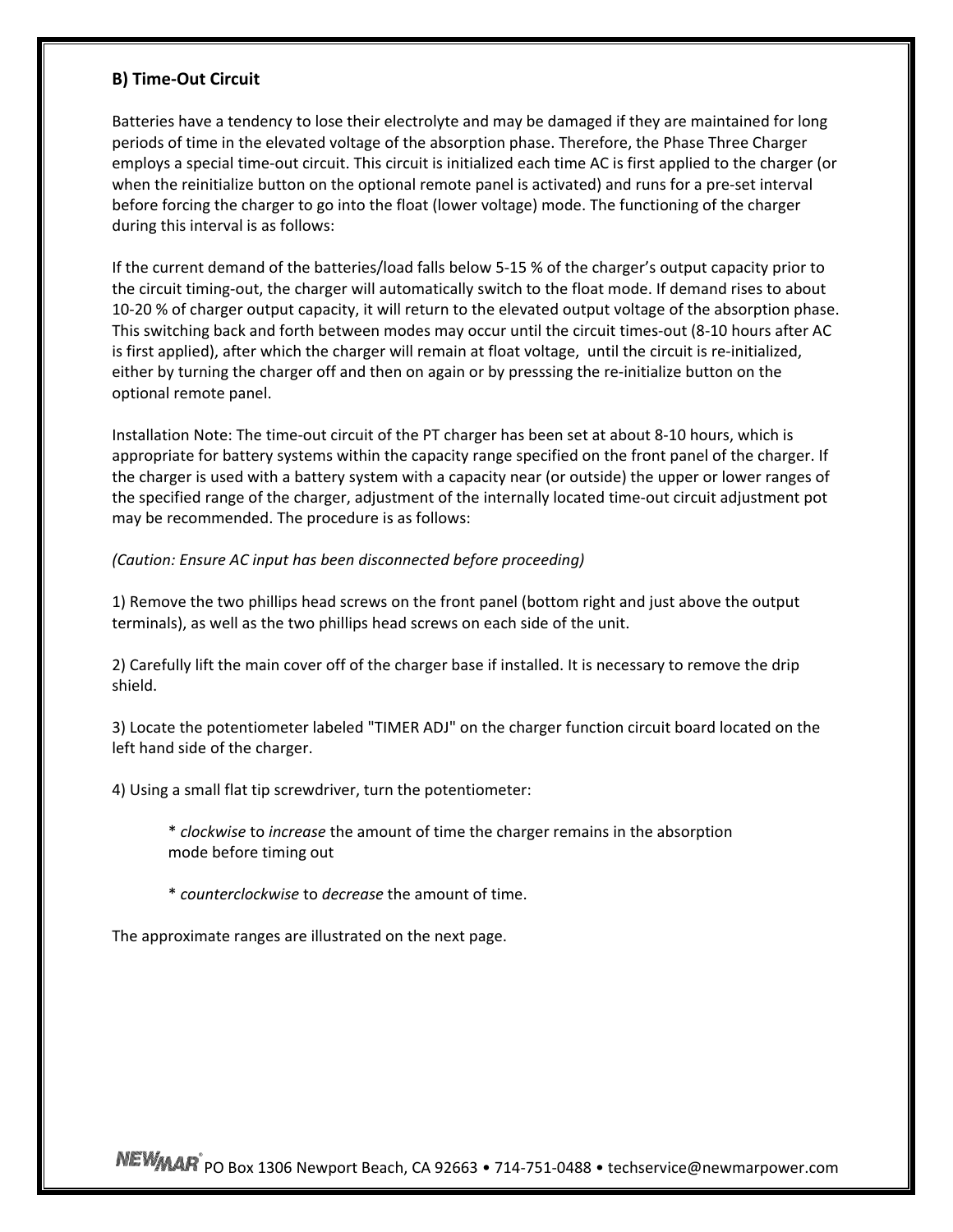#### **FIGURE 5: Adjusting the Time‐out Circuit**



Note: Once the time-out circuit has put the charger into float mode, the charger will remain in this mode. Since the Phase Three Charger is well regulated, it is able to deliver its full rated output current *in this mode and battery discharge will not occur (provided load current does not exceed charger rating and output wiring is properly sized).*

# **C) Gel‐Cell — Flooded/AGM Switch**

According to most battery manufacturers, the ideal charge regimen for gel‐cell and flooded (wet) lead‐ acid or AGM (Absorbed Glass Mat) batteries differs somewhat.

The gelled electrolyte in a sealed battery may be lost or damaged by high voltage and, once lost, cannot be replaced as it can with a wet lead acid battery. Manufacturers of gel-cells usually recommend an ideal charge voltage which is slightly lower for a gel-cell than a lead-acid battery. (The charge regimen recommended for AGM batteries is typically similar to that of flooded lead‐acid batteries.)

However, when the charger is in the float voltage mode over lengthier periods of time, gelled electrolyte in a sealed battery is not susceptible to evaporation, as is the non‐immobilized electrolyte of a wet lead acid battery. This evaporation can be accelerated by the applied voltage. Consequently, the ideal float voltage is slightly higher for a gel‐cell than a lead‐acid or AGM battery.

The battery selector switch is located on the Charger Function Board. The ideal charge/float regimen has been programmed into the Phase Three Charger for either sealed gel‐cell or flooded lead‐acid/AGM batteries. Simply make the proper selection for your battery type via the slide switch on the front of the charger. The switch positions are indicated on either side of the switch access port. Use a ball point pen or similar object to slide it into the correct position. Slide the switch down for Lead‐Acid, Sealed and AGM, and up for Gel‐Cell.

*Note:* A wide variety of batteries are now available which do not conform to conventional descriptions as "gel-cell" or "lead-acid". You are advised to consult the manufacturer of your particular battery as to proper charging regimen, and use the battery type selection switch setting which most closely conforms to the recommended voltages.

See the **SPECIFICATIONS** section for the actual preset charge and float voltages for each model.

# **D) Remote Monitor Panel Option**

A Remote Monitor Panel is available from NEWMAR (model RP) which will enable you to monitor the charger's status at‐a‐glance from a remote location. Red and green L.E.D.'s indicate whether the charger is in the bulk, absorption or float phase of the charge cycle. In addition, the panel features a re-initialize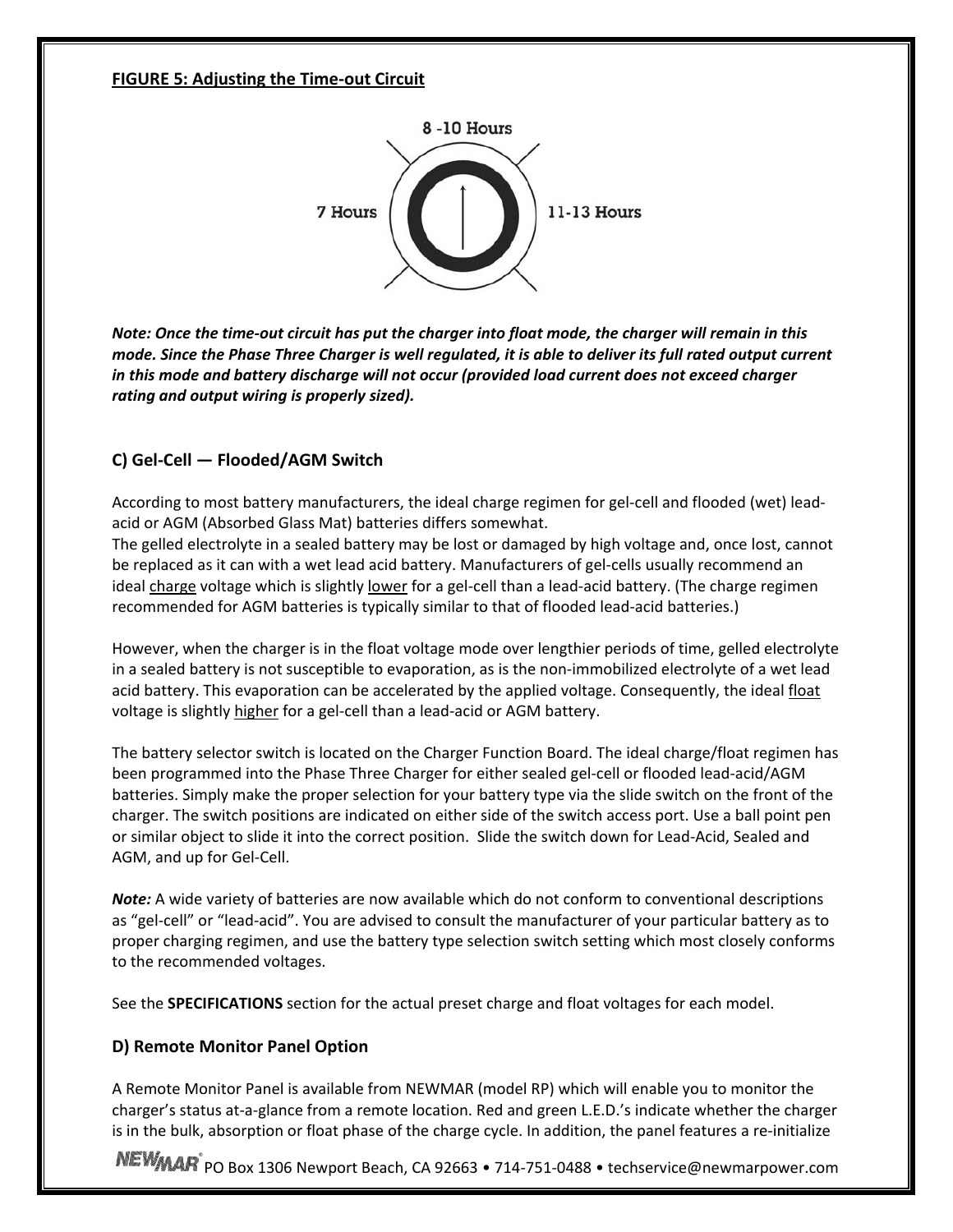button, which, when pressed, will cause the charger to restart the three phase cycle. This resets the time‐out circuit (see section B: Time‐out Circuit, above). *Note:* The charger may not stay in the bulk or absorption mode after pressing the re-initialize button. If batteries are at or near full charge, the charger will quickly revert to the float mode.

The panel comes pre-wired with 30' of cable and 4 mounting screws. Simply install the panel at the desired location and insert the plug on the end of the cable into the remote panel jack which is located and identified on the left side of the charger. *Note:* Inadvertently putting the remote panel plug into the temp compensation jack (or vice versa) will not harm the charger. If the panel does not appear to function correctly, check to see that it is plugged into the correct jack.

In case additional cable length is required, extension cables are commonly available from most electronics supply retailers such as Radio Shack/Tandy. Request a 6 conductor modular‐to‐modular line cord (part number 279-422, 25 feet long) and 6 pin modular in-line non-reversing coupler (279-423).

#### **E) Temperature Compensation Option**

Because low battery temperature increases resistance to charging and high battery temperature reduces impedance, requiring a lower charge voltage, the ideal charging voltage will vary depending on the temperature of the battery's environment when it is being charged.

If a charger has a fixed output voltage which is ideal at, say 72° F, that same output may cause a battery charged in a consistently high temperature environment to be overcharged, resulting in excessive loss of electrolyte. Conversely, if the batteries are in a consistently cool environment, they may be chronically undercharged, resulting in sulfation of the battery plates. Either of these two conditions will shorten battery life.

Therefore, the Phase Three charger is designed to utilize an optional remote sensor (available from NEWMAR; model TCS‐12/24) which provides automatic temperature compensation. The remote sensor will signal the charger to fine tune its output voltage so that it is properly matched to the temperature of the battery/battery environment. The adjustment rate is approximately ‐5 mV per cell per °C. (Note: The temperature compensation option is strongly recommended for sealed, valve‐regulated, AGM or gel‐cell batteries.)

The remote sensor is provided with 30' of cable. One end of the cable is plugged into the temperature compensation jack which is located on the left side of the charger. The location of temp sensor jack is identified on the front panel.

In case additional cable length is required, extension cables are commonly available from most electronics supply retailers such as Radio Shack/Tandy. Request a 6 conductor modular‐to‐modular line cord (part number 279‐422, 25 feet long) and 6 pin modular in‐line non‐reversing coupler (279‐423).

The sensor itself should be mounted on the inside of the battery box, or more ideally, mounted onto one of the batteries using a clamp or a small amount of silicon‐type adhesive. The sensor has a hole in the center which will accommodate a # 6 screw. If you have access to the exterior of a wall of the battery box, you may drill a hole in the wall of the box and run the screw through to mount the sensor onto the interior wall. *Use caution when drilling so that you do not accidentally puncture the case of any battery inside the box.*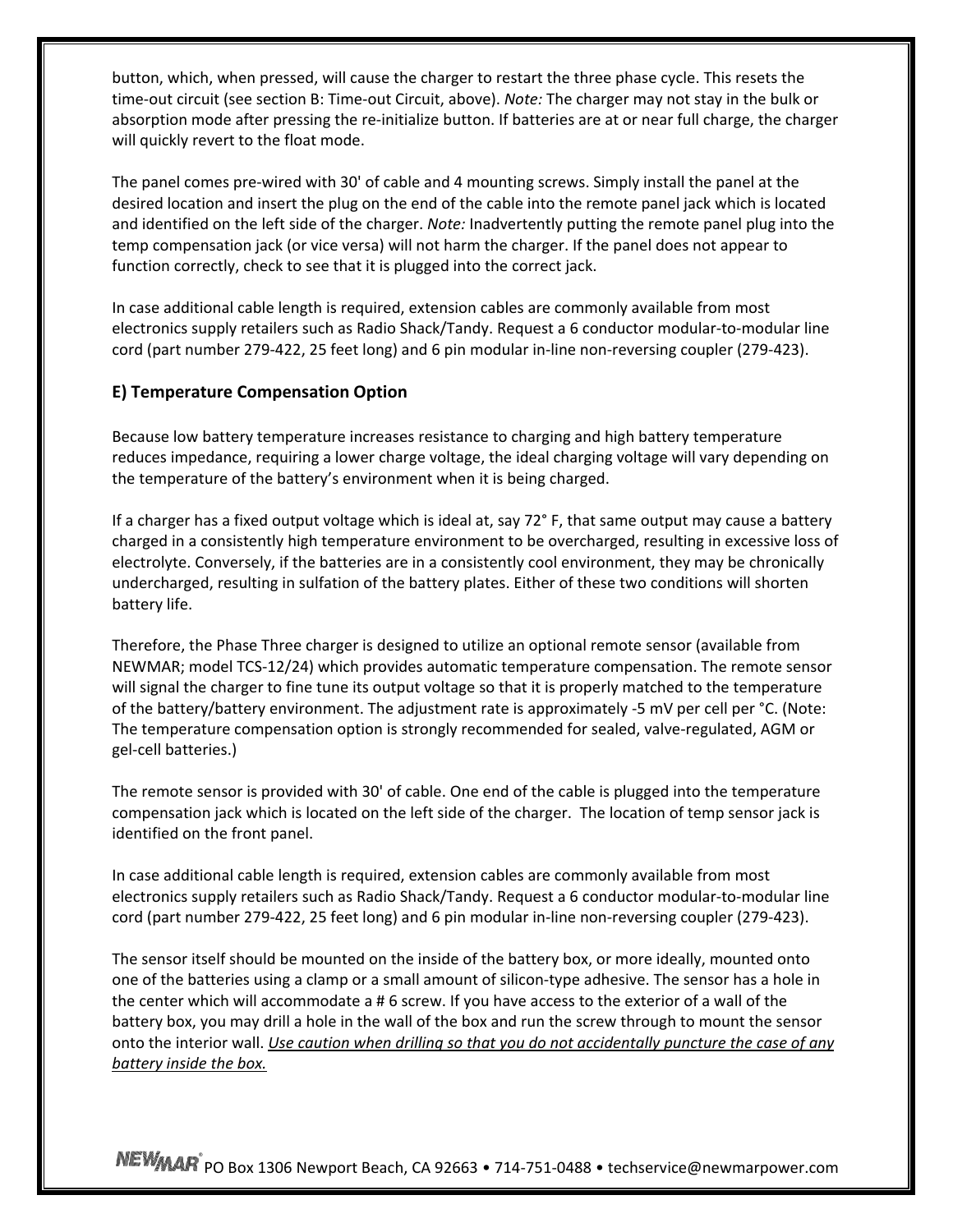**Important note: When wiring multiple chargers in parallel (see section E) and using the temperature compensation option, you must use a separate sensor for each charger, and the sensors must be mounted close together in the same battery box or on the same battery for proper operation.** Without the temperature sensor installed the output of the charger will be at the nominal voltages specified in the chart on the following page at 72° F (22.2° C). The absorption/float output voltage settings at that temperature are listed in the chart.

To provide some examples which clarify the effect of the temperature compensation sensor, the chart lists the absorption/float output voltages of the charger when batteries are at 72° F (or when the sensor is not installed), and at cold (50° F) or hot (90° F) battery temperatures with the sensor installed:

| Battery        |              | Output VDC: 12 Volt Models |         |         | Output VDC: 24 Volt Models |          |         |         |         |
|----------------|--------------|----------------------------|---------|---------|----------------------------|----------|---------|---------|---------|
|                | Temperature  | Charge                     |         |         | Float                      | Charge   |         |         | Float   |
|                |              |                            | Lead-   | Gel-    | Lead-                      |          | Lead-   | Gel-    | Lead-   |
| 0 <sub>F</sub> | $^{\circ}$ C | Gel-Cell                   | Acid    | Cell    | Acid                       | Gel-Cell | Acid    | Cell    | Acid    |
| 50             | 10           | 14.4                       | 14.6    | 14.0    | 13.8                       | 28.8     | 29.2    | 28.0    | 27.6    |
| 72             | 22.2         | $14.0*$                    | $14.2*$ | $13.6*$ | $13.4*$                    | 28*      | $28.4*$ | $27.2*$ | $26.8*$ |
| 90             | 32.2         | 13.7                       | 13.9    | 13.3    | 13.1                       | 27.4     | 27.8    | 26.6    | 26.2    |

# **F) Equalize Timer Option**

Some manufacturers of flooded lead‐acid batteries recommend a charging process known as equalization for extended battery life. This process involves occasionally charging a wet lead‐acid battery at a very high voltage for a short period of time in order to completely de‐sulphate each of the battery plates, essentially equalizing their voltage. The installer of the Phase Three charger may choose to wire in this option at the time of installation.

#### *Note: The equalization process is for Flooded Lead‐Acid batteries only!*

The equalize circuit (connector located inside the PT charger) should be wired through a manual or electric timer which provides a closed contact when engaged and an open circuit when timed out (SPST — Single Pole Single Throw). Do not use a manually operated switch for activating the equalize circuit. This is because unless the charger is reverted to a safe float voltage in a timely manner, the batteries will almost certainly be damaged or destroyed. The timer contacts should be a 0‐12 hour type, capable of carrying a minimum of 100 mA at 5V DC

# *CAUTION: Do not install the timer in an area requiring ingnition protected equipment unless it has been certified to meet ignition protection requirements.*

The equalization circuit of the Phase Three charger boosts output voltage to approximately 8 % above float voltage. Refer to the battery manufacturer's instructions when deciding the appropriate time period setting for this voltage to achieve proper equalization, while ensuring batteries are not damaged by increased battery temperature. *This installation should only be performed by a qualified technician.*

Installing the timer requires a mating connector with dual wires which are plugged into a jack on the internal charger function circuit board. The connector/wire assembly is available from NEWMAR.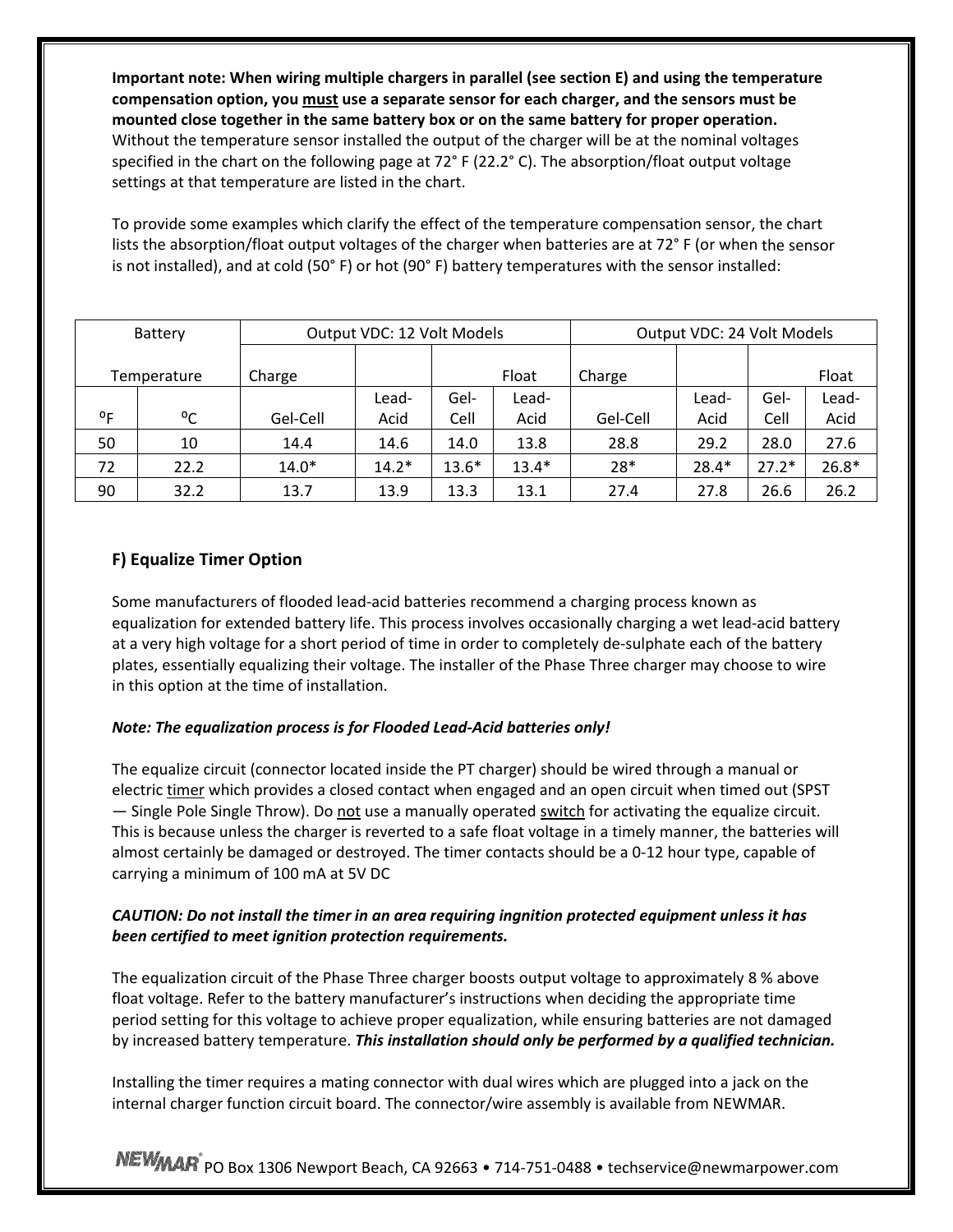Request part number 873‐3716‐0, CFB Equalize 2 pin assembly. Proceed with the installation as follows: *(Caution: Ensure AC input has been disconnected before proceeding)*

1) Remove the two phillips head screws on the front panel (bottom right and just above the output terminals), as well as the two phillips head screws on each side of the unit.

2) Carefully lift the main cover off of the charger base. It is not necessary to remove the drip shield.

3) Locate the two‐pin header labeled "J2" just over the cut‐out on the bottom of the front‐facing charger function circuit board. Insert the mating connector and route the two control wires through the vent hole on the bottom of the charger. Connect the wires to the timer.

4) Replace the charger cover. When lowering the cover onto the base , avoid damaging connectors on the charger/function PCB. If used, re-install the drip shield.

# **G) Output Ammeter**

This will indicate total charging output current for all battery banks connected.

# **H) Power‐On Indicator**

This green LED will glow whenever the charger is receiving AC power.

# **V) APPLICATION NOTES**

# **A) Start Up**

**1)** Before powering up your charger, check for tight electrical connections to each battery in your system. Switch off any DC loads on the batteries. Apply AC power. Observe the DC ammeter on the front panel. This meter displays the total DC output of the charger, through all banks. It will give some indication of the overall state of charge of your batteries. If the meter is reading mid-scale or higher, it is an indication that the batteries are in a relatively low state of charge. The charger, sensing this, is supplying high current to the batteries. If the meter needle is at or near the bottom of the scale the batteries are at or nearing full charge.

**2)** Apply a load to the charger by switching on some lights, a pump or some other DC appliance. Observe the charger meter. It should read approximately the same as the expected current draw of the appliance. As current is demanded from the battery system, the charger will automatically increase its output in response to the increased load demand. When load current exceeds 10‐20 % of the charger's rated capacity, the charger will go into the absorption mode and remain there until current drops below 5-15 % of capacity or until the time-out circuit cycle is complete.

# **B) Constant Versus Occasional Use**

In general, it is recommended that the charger be left connected continuously to the AC distribution system so that it will be in operation whenever AC is available. This will maintain batteries at peak voltage and will automatically compensate for the natural self‐discharge of the battery system. When a load is applied to the battery system the charger's output will automatically increase to supply the current which would otherwise draw battery voltage down. **Repeatedly allowing batteries to become completely discharged before recharging will greatly shorten their life. Leaving the charger on continuously will prevent this**.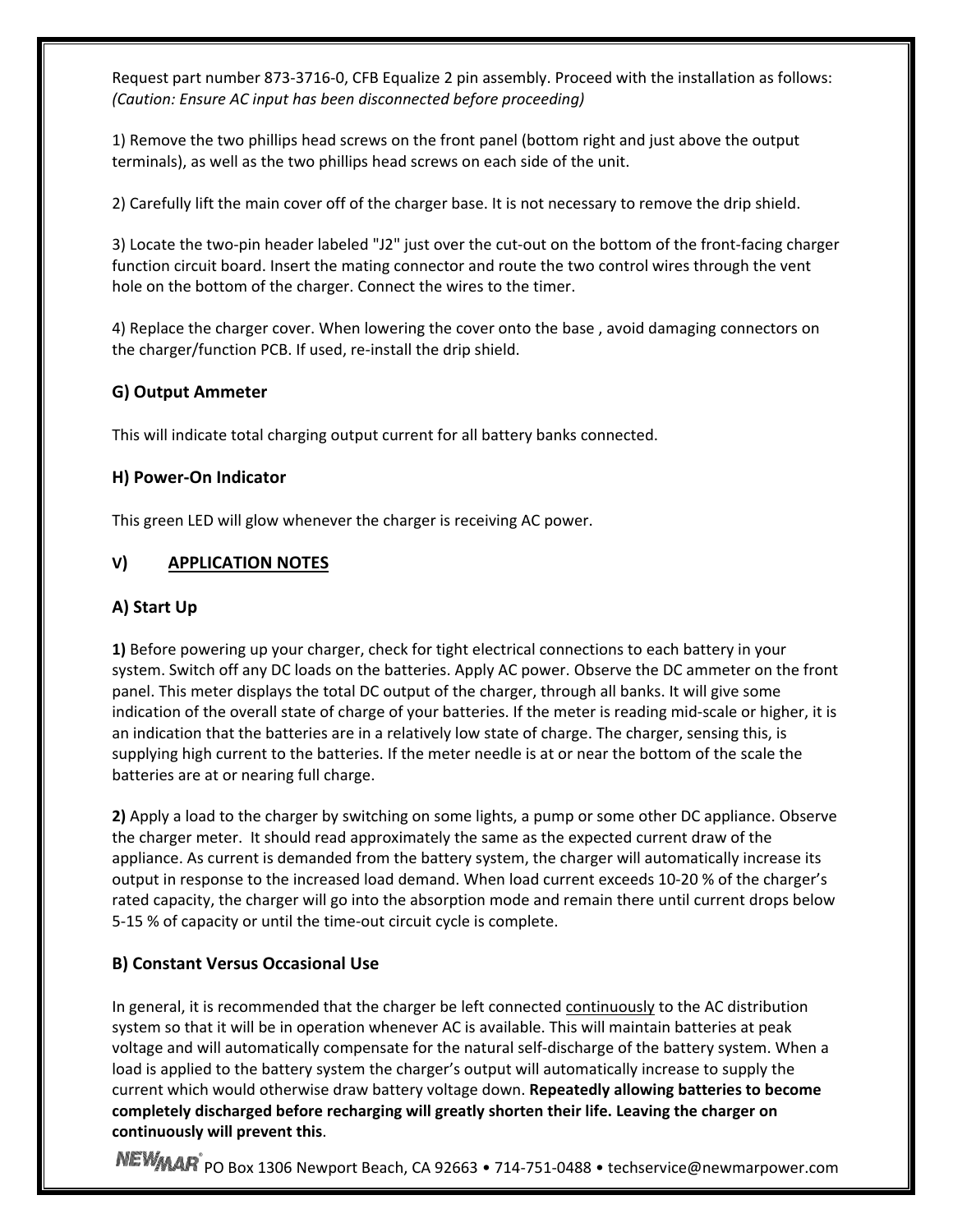While the output regulation of the charger will minimize battery gassing and water loss, monthly checks of the electrolyte level (for wet lead acid batteries) are still strongly recommended. Some water loss is an inevitable aspect of the charging process, and maintaining the correct electrolyte level in your batteries is the most important thing you can do to assure their maximum performance and long life. **C) Proper Load Sizing**

The Phase Three Charger is rated for continuous duty (e.g., model PT‐14W is rated at 14 amps continuous, PT‐25 at 25 amps continuous, etc.). While the charger cannot be damaged by overloads that exceed this continuous rating, excessive load demands may draw battery voltage down faster than the charger can resupply it. If battery voltage continues to drop and the output current is at maximum while the charger is in service, check to see that your average DC loads are not exceeding the charger's rated output. If they are, you may wish to consider adding another charger in parallel to provide sufficient power for your requirements. (See section III‐E, Multiple Unit Parallel Wiring.)

# **D) Operation with Engine**

It is perfectly acceptable to allow the charger to remain on when the engine is started and while it is running. The current limit feature of the Phase Three Charger will protect against any damage due to the high current demands of engine cranking. Output diodes will prevent any back‐feed of current into the charger from the alternator while the engine runs.

As the alternator starts to charge the battery, the charger output will decrease. When the battery voltage exceeds the rated output voltage of the charger it will shut off and stay off as long as the batteries are in this high state of charge. If the battery voltage should drop below the charger's rated output voltage it will automatically return to service.

# **E) Operation as a DC Power Supply (stand‐alone DC power source)**

Most battery chargers are not suitable for powering electronic devices directly, without a battery attached to the output, as the high ripple and pulsing DC output (i.e., rectified AC output) can interfere with the operation of the device. However, this charger employs a circuit that produces an extremely well-filtered DC output. Therefore it is able to power virtually any DC powered device (within the unit's rating) without the battery attached in-line (if, for instance, the battery must be removed for any purpose and AC is still available). All but the most sensitive DC powered electronic devices will function as normally as if powered by a battery. In addition, the current limiting circuitry enables the charger to handle the high start‐up surges associated with inductive loads.

# **VI) SPECIFICATIONS**

| <b>Model</b>                     | <b>PT-14W</b> | <b>PT-25W</b>          | <b>PT-24-8W</b> | <b>PT-24-13W</b>     |
|----------------------------------|---------------|------------------------|-----------------|----------------------|
| <b>Input VAC (50-60 Hz.):</b>    | 85-264        | $90-132$ or<br>180-264 | 85-264          | 90-132 or<br>180-264 |
| Input Amps @ Full Load:          |               |                        |                 |                      |
| @ 115 VAC                        | 2.8           | 6.5                    | 2.8             | 6.5                  |
| @ 230 VAC                        | 1.4           | 4                      | 1.4             | 4                    |
| P.F. Rating:                     | .95@230V      | .7                     | .95@230V        | .7                   |
| <b>Output Voltage (Nominal):</b> | 12            | 12                     | 24              | 24                   |
| <b>Output Amps (Continuous):</b> | 14            | 25                     | 8               | 13                   |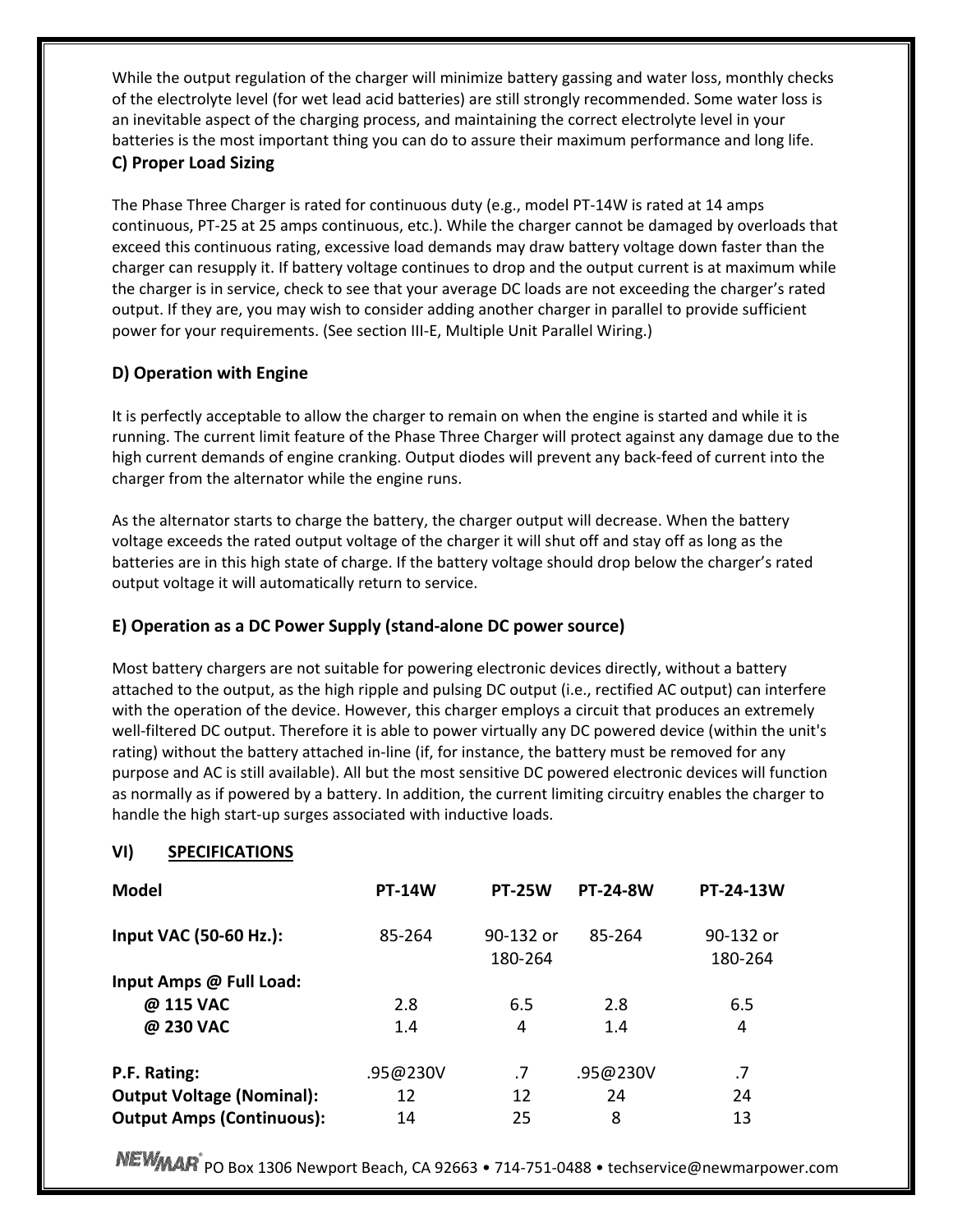| <b>Specifications (Cont.)</b>        | <b>PT-14W</b> | <b>PT-25W</b> | <b>PT-24-8W</b> | <b>PT-24-13W</b> |
|--------------------------------------|---------------|---------------|-----------------|------------------|
| <b>Output Banks:</b>                 | 3             | 3             | 3               | 3                |
| <b>Battery Capacity (Amp-Hours):</b> | 28-140        | 50-250        | 16-80           | 26-130           |
| Weight (Lbs./Kg.):                   | 7.5           | 8.5           | 7.5             | 8.5              |
| <b>Compliance References:</b>        | CG, CE        | CG            | CG, CE          | CG               |

# **Compliance References\*:**

**CG** Ignition protected per USCG CFR 183.410

**CE** Carries the CE Mark

*\* Numerous other Safety and EMC compliances may also apply. Contact factory if further compliance information is required.*

# **Temperature Rating (all models):**

‐10°C to +60°C; Derate linearly from 100% @ 50°C to 60% @ 60°C

**Nominal Output Voltages at Gel/Flooded Switch Settings (**without Temperature Compensation option installed or at 22.2°C (72°F) with Temperature Compensation option installed**):**

|                                          |          | <b>12 Volt Models</b> |              |             | 24 Volt Models |
|------------------------------------------|----------|-----------------------|--------------|-------------|----------------|
|                                          | Charge   |                       | <b>Float</b> | Charge      | <b>Float</b>   |
| Setting @ 50 % load $\omega$ .5 amp load |          |                       |              | @ 50 % load | @ .5 amp load  |
| Gel-Cell                                 | 14.0V DC |                       | 13.6V DC     | 28.0V DC    | 27.2V DC       |
| Flooded/AGM 14.2V DC                     |          |                       | 13.4V DC     | 28.4V DC    | 26.8V DC       |

**Temperature Compensation:** ‐ 5 mV per cell per ° C. Sensor supplied with 25' cable and plug‐in connector

**Remote Panel, Model RP:** LED's indicate charger output stage. Button allows manual reinitialization of three stage charge cycle. Supplied with 25' cable and plug‐in connector. Panel dimensions: 3" H x 4.75" W

**Protection (all models):** Input/Output Fuses, Current Limiting, Thermal Protection, Forced Air Cooling, Drip Shield

**Case Size:** 11.10" H\* x 7.75" W x 4.75" D\*

\* Add 1.15" (2.92 cm) to height and .95" (2.41 cm) to depth for drip shield

# **VII TROUBLESHOOTING**

*Note*: These chargers incorporate self-contained AC to DC conversion modules which utilize numerous automatic protection circuits. The AC input fuse which protects internal wiring is housed inside the charger with the module. Under most circumstances the fuse will fail only if the charger has an internal fault. Hence, they are not intended to be user-replaceable and any condition which has caused a blown AC fuse will likely require repair of other internal circuitry by a qualified technician. If an apparent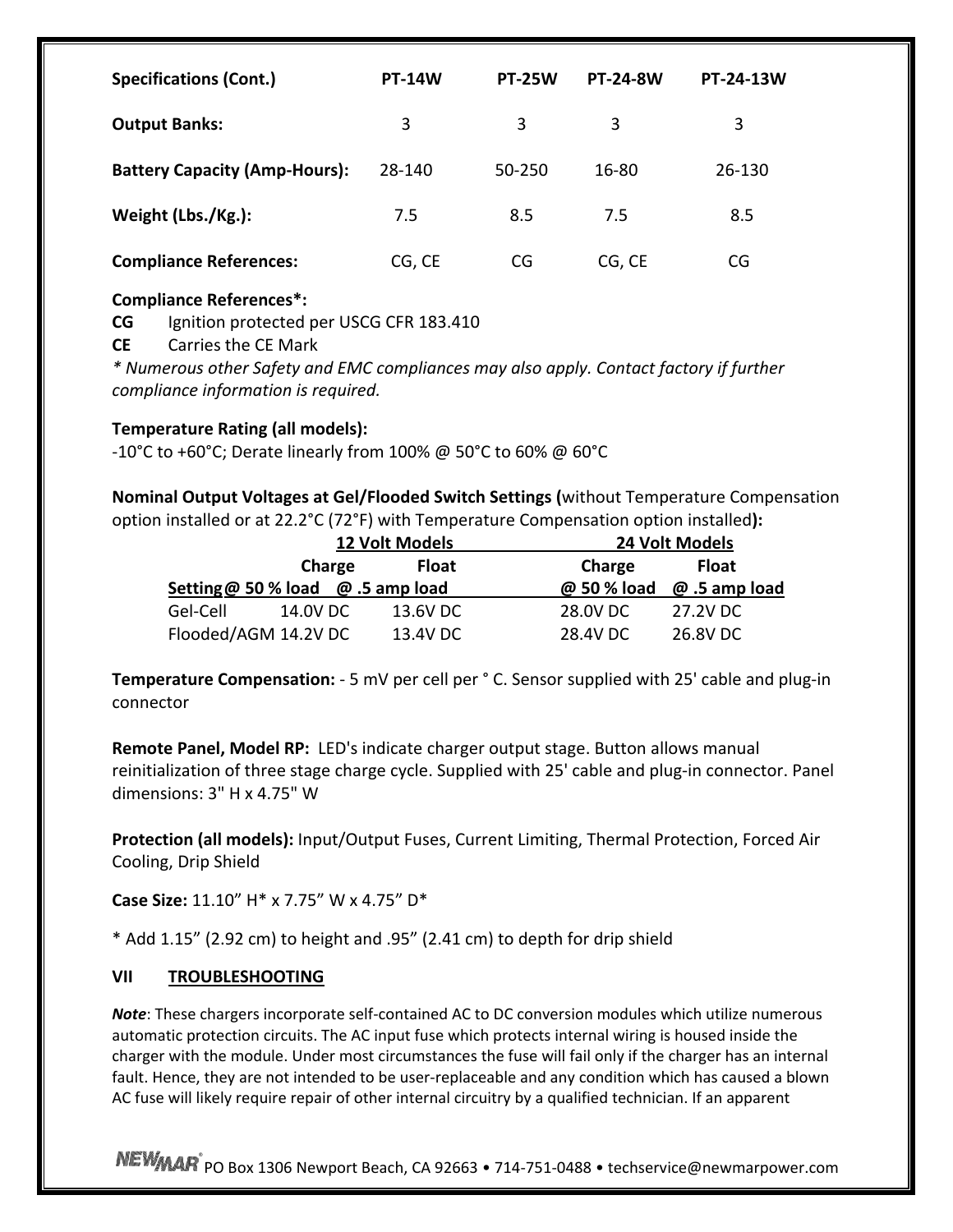charger fault cannot be corrected using any of the recommendations in this section, the charger should be returned to the factory or place of purchase for inspection and repair or replacement.

| <b>PROBLEM</b>                                                                                                                                           | <b>POSSIBLE CAUSE</b>                                                                                                                       | <b>SOLUTION</b>                                                                                                                                                                                  |
|----------------------------------------------------------------------------------------------------------------------------------------------------------|---------------------------------------------------------------------------------------------------------------------------------------------|--------------------------------------------------------------------------------------------------------------------------------------------------------------------------------------------------|
| A. Batteries not coming<br>up to full charge                                                                                                             | 1. Extremely discharged<br>batteries requiring long<br>recharge time                                                                        | 1. Turn off all d.c. loads and<br>allow charger 24-48 hours to<br>recharge batteries                                                                                                             |
|                                                                                                                                                          | 2. Charger limiting its output<br>due to overload or over-<br>temperature conditions                                                        | 2. Reduce d.c. load and/or<br>determine cause of over-<br>temperature condition (see<br>section III-B, Location)                                                                                 |
| B. Charger continues to charge<br>at 3 amps or more-does not<br>taper back                                                                               | 1. d.c. load connected to<br>batteries drawing current (not<br>a problem condition)                                                         | 1. Turn off main battery switch<br>to d.c. electrical panel or turn<br>of all d.c. loads if you wish to<br>confirm charger will output<br>minimal amperage to fully<br>charged batteries         |
|                                                                                                                                                          | 2. Bad cell in one of the<br>batteries to which the charger<br>is connected                                                                 | 2. Check for shorted cell in wet<br>lead-acid batteries using a<br>hydrometer. Refer to<br>manufacturer for testing<br>maintenance-free batteries                                                |
| C. No charger output, even<br>when all connections have<br>been checked, a.c. is applied<br>to the charger, and d.c. load is<br>applied to the batteries | Blown input fuse or other<br>internal defect                                                                                                | Return to servicing dealer for<br>failure analysis or contact<br>NEWMAR for Return Authorization<br>Number                                                                                       |
| D. Reverse polarity connection<br>has caused charger to have no<br>output                                                                                | d.c. output fuse and other<br>internal components likely<br>blown                                                                           | Replace output fuse with like<br>type and value. If still no output,<br>return to servicing dealer for<br>failure analysis or contact<br><b>NEWMAR for Return</b><br><b>Authorization Number</b> |
| E. High voltage measured across<br>charger output terminals                                                                                              | 1. Batteries not connected to<br>charger. It is normal to read 1/2<br>volt higher across any output bank<br>when no batteries are connected | 1. Check for tight connection of<br>charging leads to batteries                                                                                                                                  |
|                                                                                                                                                          | 2. Equalize function is activated                                                                                                           | 2. Check to verify proper instal-                                                                                                                                                                |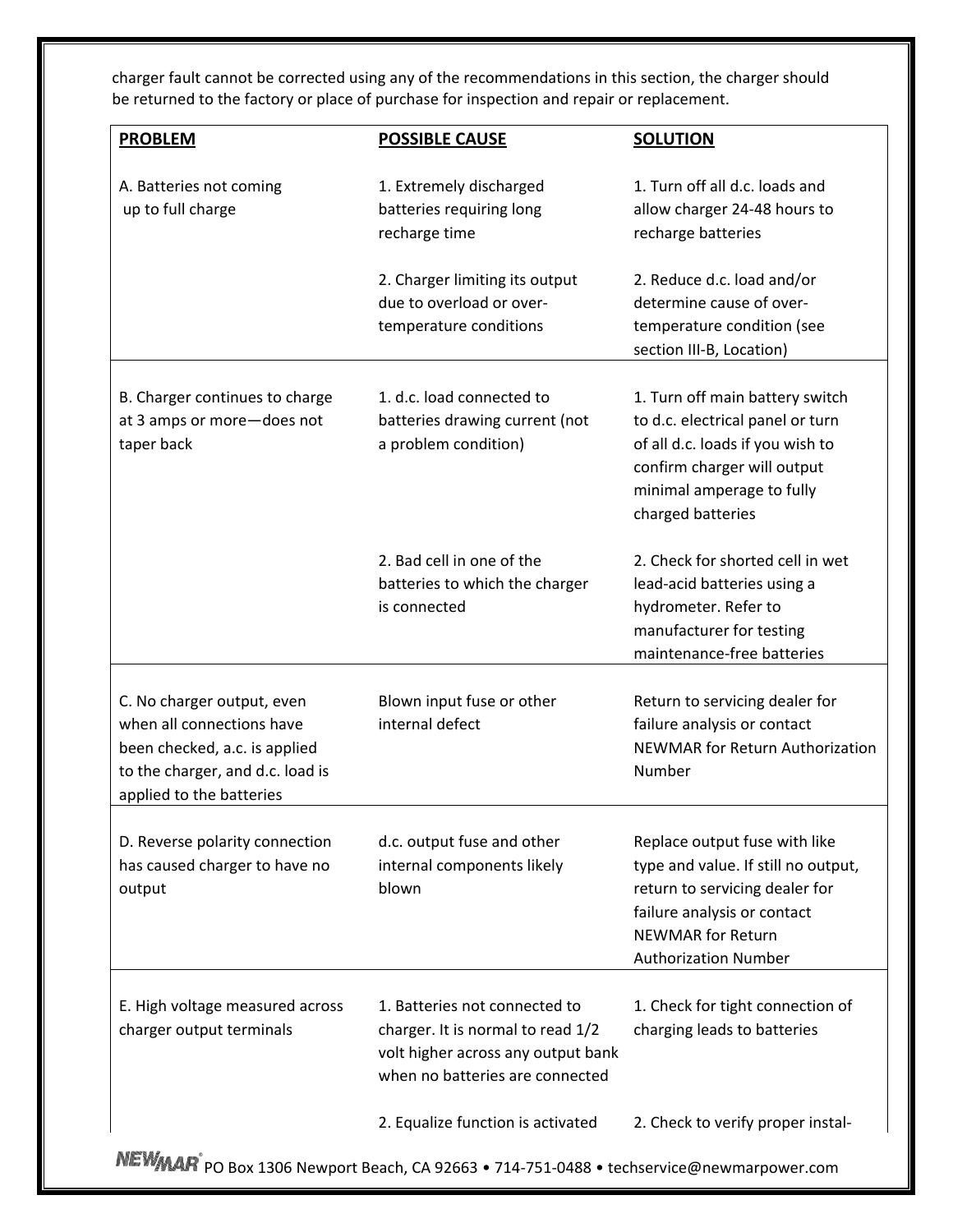|                                                                                                                     |                                                                  | lation and operation of equalize<br>timer.                                                                                                          |
|---------------------------------------------------------------------------------------------------------------------|------------------------------------------------------------------|-----------------------------------------------------------------------------------------------------------------------------------------------------|
|                                                                                                                     | 3. Temp probe not plugged in<br>fully, defective probe           | 3. Check plug is seated properly,<br>replace probe if damaged                                                                                       |
| F. Charger will not stay in bulk/<br>absorption phase when re-initial-<br>ize button on remote panel is<br>pressed. | Batteries at or nearing full charge<br>(not a problem condition) | Verify proper operation by cycling<br>a.c. off and on (or press reinitialize<br>button on optional remote panel)<br>then applying a large d.c. load |

#### **Factory Contact Information**

If a problem with your charger persists after you have applied the above‐outlined solutions, or if you have any questions about the installation and proper operation of your charger, please contact NEWMAR's Technical Services Manager:

Phone: 714‐751‐0488 — From the hours of 7:00 A.M. to 4:30 P.M. weekdays, P.S.T. Fax: 714‐957‐1621 — Anytime E‐Mail: techservice@newmarpower.com — Anytime

We will be happy to consult with you to resolve any problem you may have. If it appears the charger must be returned to the factory for repair we will issue a Return Materials Authorization at that time.

# **VIII) BATTERY CARE TIPS**

Regular maintenance and proper care will assure you reliable service from the most depended upon and sometimes most neglected items, your batteries and battery charger. NEWMAR battery chargers are designed to keep your batteries fully charged but your batteries also need proper regular maintenance to provide a maximum life of service.

# *ALWAYS READ AND FOLLOW THE BATTERY MANUFACTURER'S INSTRUCTIONS*

#### **Battery Installation**

Batteries must be securely mounted to prevent them from falling over when the vehicle or boat is in motion. A loose battery can do serious damage. Batteries should be mounted in a battery box to contain any acid spill. Batteries give off a certain amount of hydrogen gas when they are charging. When concentrated, this gas is highly explosive. Therefore make sure they are in an accessible place with adequate ventilation for any hydrogen gas discharge.

#### **Cleaning Batteries**

Dirt and electrolyte salts can build up on the top of your batteries. This accumulation conducts electricity stored in the battery and can cause the battery to discharge by itself. Therefore, at least twice a year, it is a good idea to disconnect the battery cables and scrub the battery with a baking soda solution. Rinse with fresh water and dry with a clean cloth.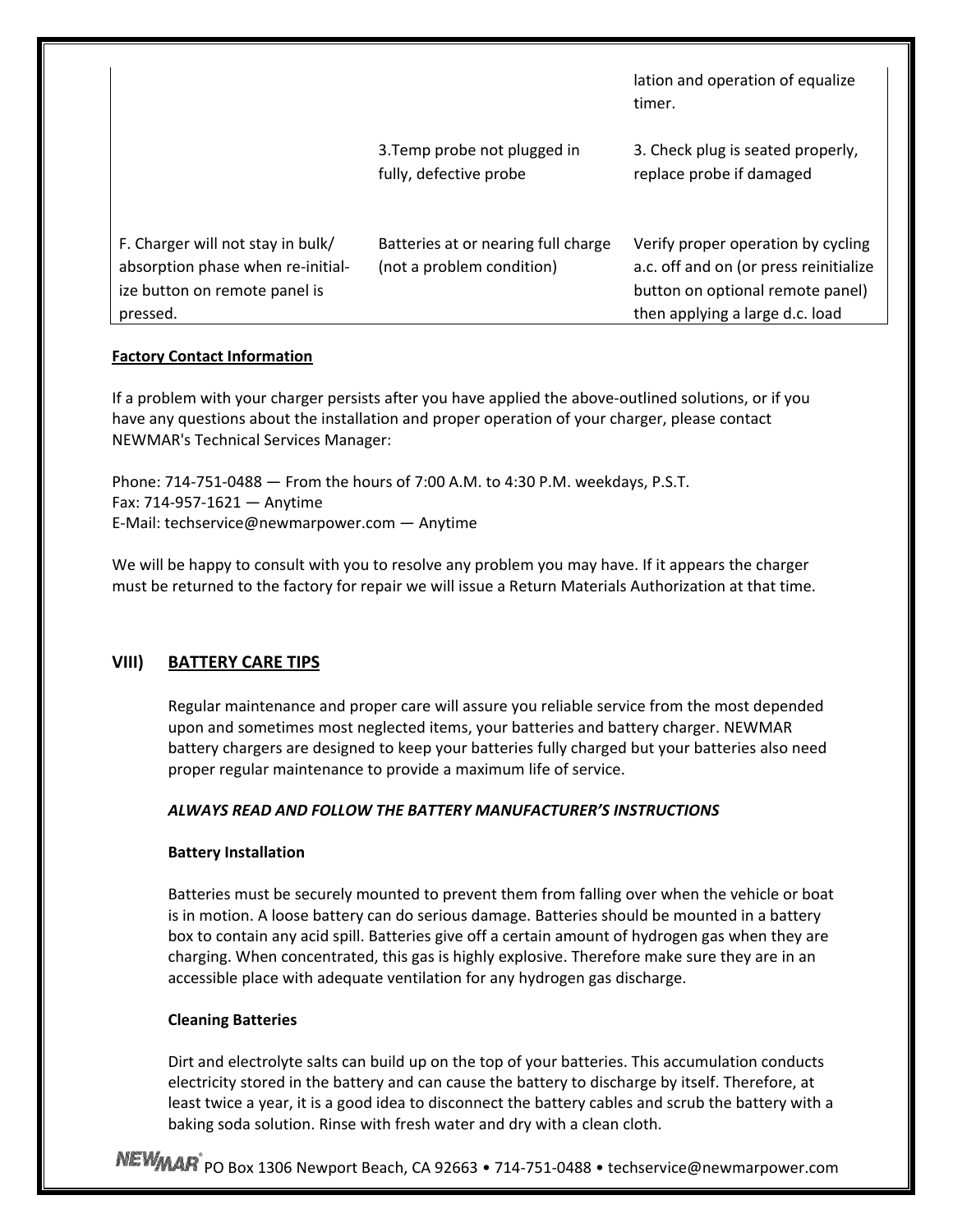You may wish to purchase a set of terminal post corrosion prevention rings. These are alkali‐ saturated felt rings that slip over the battery post to reduce corrosion. Do not apply grease to any part of the battery terminals, but you may use an occasional light spray of silicone lubricant. **Routine Checks and Maintenance**

Batteries should periodically be "exercised" (slowly discharged and then recharged) to keep them in top condition. New batteries may need to be exercised before they will be capable of their full rating.

If your batteries are not the sealed type, distilled water should be added to them whenever needed. The electrolyte should cover the plates by about 1/2", allowing a small air space at the top. Do not fill the cells up to the filler cap as this could cause the battery to sputter out electrolyte when it is being charged. Only distilled water should be used never plain tap water. Tap water contains chemicals and elements that can alter the properties of the electrolyte, including specific gravity. Some chemicals may also create an insulating coating on the battery plates which will retard current flow.

The rate that water is lost by the battery is dependent on several factors; battery condition, ambient temperature, battery use, charge voltage, etc. It is normal for batteries which are not maintenance‐free to require topping off about once a month.

A battery's state of charge may be monitored by checking the specific gravity or by open circuit voltage. You may use the following table to evaluate the condition of your batteries:

 **Battery Condition Table**

| <b>Specific Gravity</b><br><b>Measured by</b> |                             | State of         |                      |
|-----------------------------------------------|-----------------------------|------------------|----------------------|
| Hydrometer                                    | <b>Open Circuit Voltage</b> | Discharge @ 80°F |                      |
|                                               | 12 Volt System              | 24 Volt System   |                      |
| 1.265                                         | 12.6 or more                | 25.2 or more     | <b>Fully Charged</b> |
| 1.225                                         | 12.4                        | 24.8             | 25 % Discharged      |
| 1.190                                         | 12.2                        | 24.4             | 50 % Discharged      |
| 1.155                                         | 12.0                        | 24.0             | 75 % Discharged      |
| 1.120                                         | 11.7 or less                | 23.4 or less     | 100 % Discharged     |

\* *Note: Wait at least 5 minutes after charging or discharging before checking specific gravity or open circuit voltage. The battery's voltage needs to stabilize in order to get an accurate reading.*

#### **Troubleshooting Your Battery System**

If your battery will not accept or hold a charge, one of the following conditions may exist:

1. **A BAD BATTERY**. You may have a battery with an open or shorted cell, a battery without any "life" left. Check by charging the battery until all cells have a specific gravity of 1.225 or greater at 80° F. If you are unable to obtain 1.225 in each cell, replace the battery.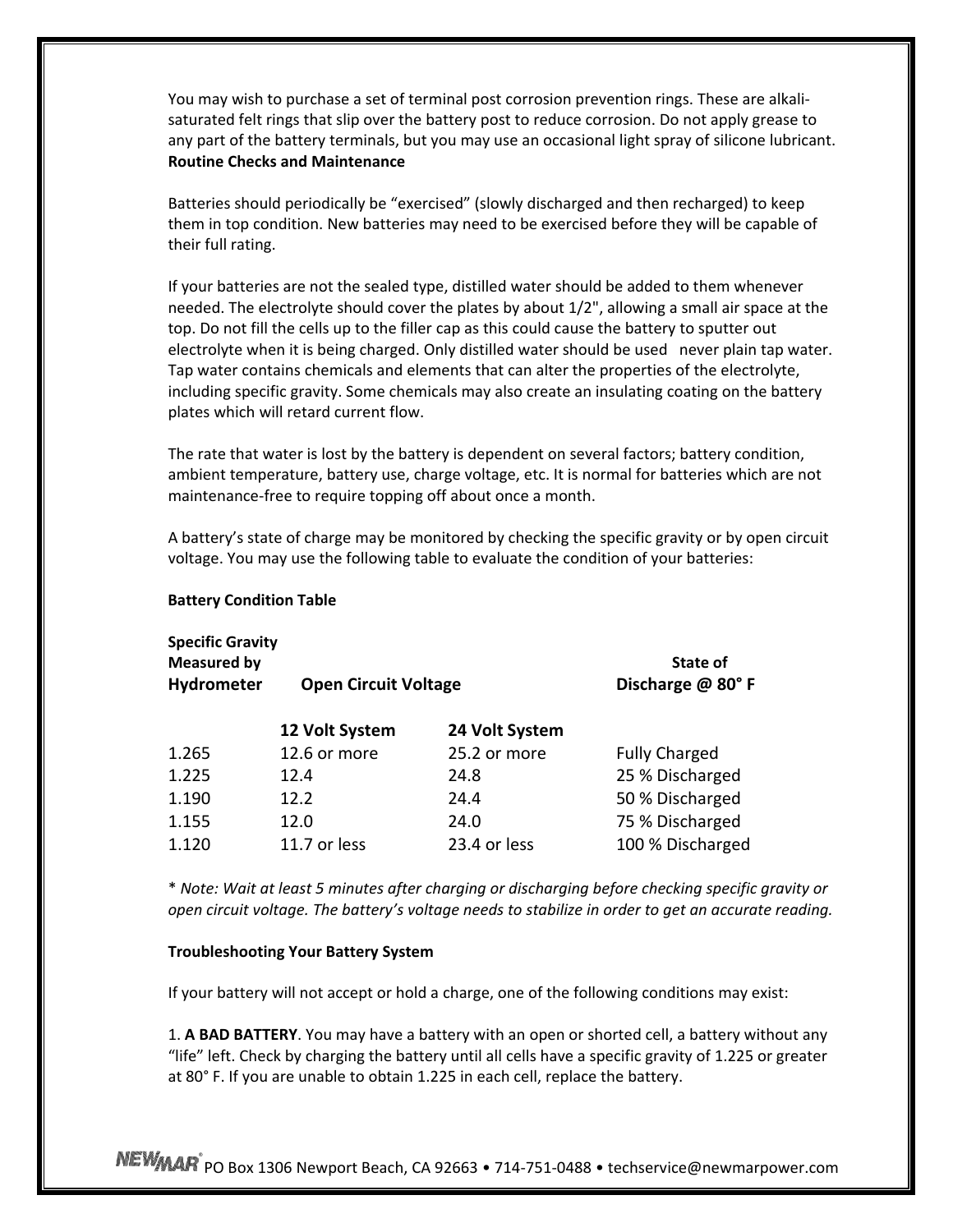2. **A BAD BATTERY CHARGER**. If the battery open circuit voltage is low and/or the hydrometer indicates your batteries are low, the battery charger should be providing current to the batteries. If it is not, check the input fuse and check to see that you have charging voltage on the output with no battery attached. *Note: You will not get an accurate voltage reading on the output of the charger with no batteries attached. This is checked merely to ensure that you do not have an open circuit on the output.*

The battery charger has a thermal power reduction circuit to protect the charger from overheating. If you suspect this is the case, refer to the INSTALLATION section for information about proper charger location.

3. **ELECTRICAL LEAKAGE**. You may have a previously unsuspected source of current drain from the battery. To check for a leakage of this sort, disconnect the battery ground cable and connect an ammeter between the negative battery post and ground. If you have a reading over .1 amp, there is a source of current drain from the batteries which must be located and removed.

#### **IX) REFERENCE APPENDIX**

**\*** For more information about boat wiring to conform to U.S. Coast Guard regulations, write:

Superintendent of Documents Government Printing Office Washington, DC 20402

Request: 33 CFR 183 Subpart I

**\*** For information about American Boat and Yacht Council recommendations for boat wiring, write to:

> American Boat and Yacht Council 3069 Soloman's Island Road Edgewater, MD 21037

Request: Standards and Recommended Practices for Small Craft. AC & DC systems: Section E11 Battery Chargers and Inverters: Section A‐31

For additional installation instructions, refer to: ANSI NFPA 302